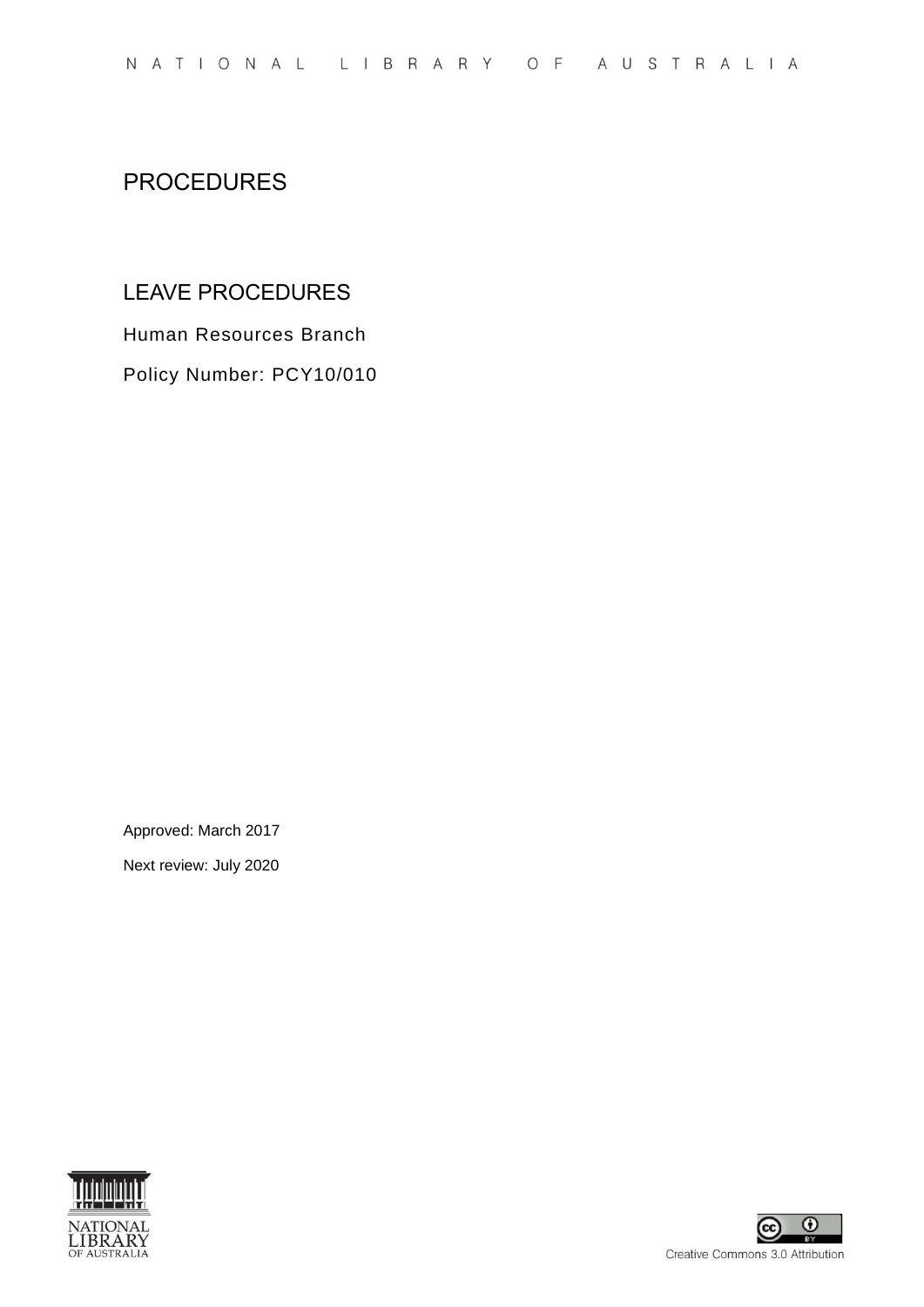[Version control: may be removed once document is published, especially for external documents]

## **Document tracking**

| Date           | <b>Name</b>         | <b>Revision</b>                                                                                                                                                                                                                                                                                                                        |
|----------------|---------------------|----------------------------------------------------------------------------------------------------------------------------------------------------------------------------------------------------------------------------------------------------------------------------------------------------------------------------------------|
| August 2012    | Helen Franz         | Working draft created using the Policy<br>Template, however the majority of content was<br>contained in previous Leave Procedures in a<br>superseded format. Inclusions and changes<br>have predominately being regarding the change<br>to Parental Provisions, ATSI Leave and<br>documenting processes relating to Purchased<br>Leave |
| August 2012    | Gerry Linehan       | Approved                                                                                                                                                                                                                                                                                                                               |
| September 2012 | CMG and CPSU        | Consultation                                                                                                                                                                                                                                                                                                                           |
| October 2012   |                     | Uploaded onto MyNLA                                                                                                                                                                                                                                                                                                                    |
| March 2017     | <b>Walter Stopp</b> | Update to reflect new EA                                                                                                                                                                                                                                                                                                               |
| March 2017     | Gerry Linehan       | Approved                                                                                                                                                                                                                                                                                                                               |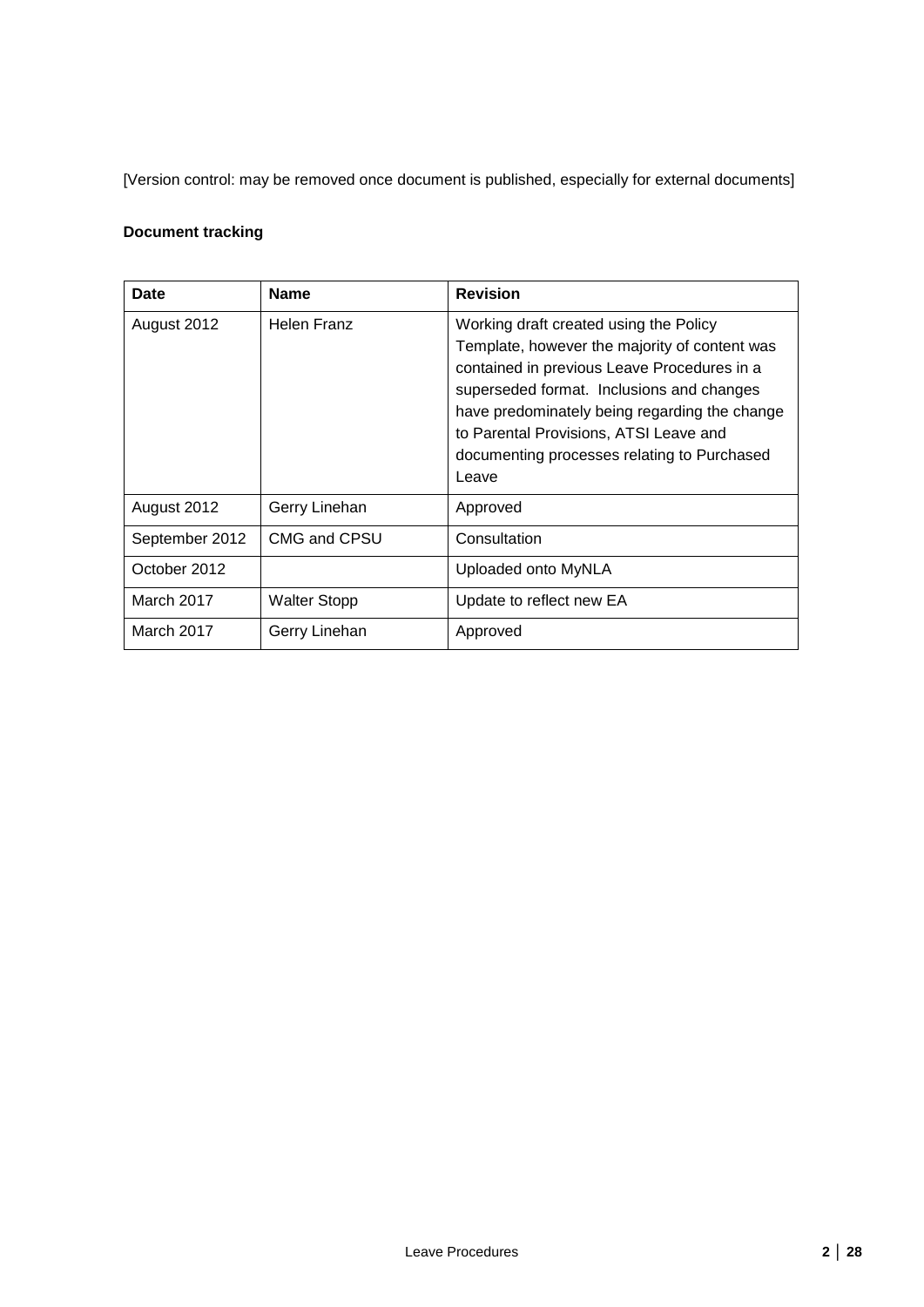|                    | 4                                                                      |  |
|--------------------|------------------------------------------------------------------------|--|
| 2.                 |                                                                        |  |
| 3.                 |                                                                        |  |
| $\boldsymbol{4}$ . |                                                                        |  |
| 5.                 |                                                                        |  |
| 6.                 |                                                                        |  |
| 7.                 |                                                                        |  |
| 8.                 |                                                                        |  |
| 9.                 |                                                                        |  |
| 10.                |                                                                        |  |
| 11.                |                                                                        |  |
| 12.                |                                                                        |  |
| 13.                |                                                                        |  |
| 14.                |                                                                        |  |
| 15.                |                                                                        |  |
| 16.                |                                                                        |  |
| 17.                | Aboriginal and Torres Strait Islander Community and Cultural Leave  22 |  |
| 18.                |                                                                        |  |
| 19.                |                                                                        |  |
| 20.                |                                                                        |  |
| 21.                |                                                                        |  |
| 22.                |                                                                        |  |
| 23.                |                                                                        |  |
| 24.                |                                                                        |  |
| 25.                |                                                                        |  |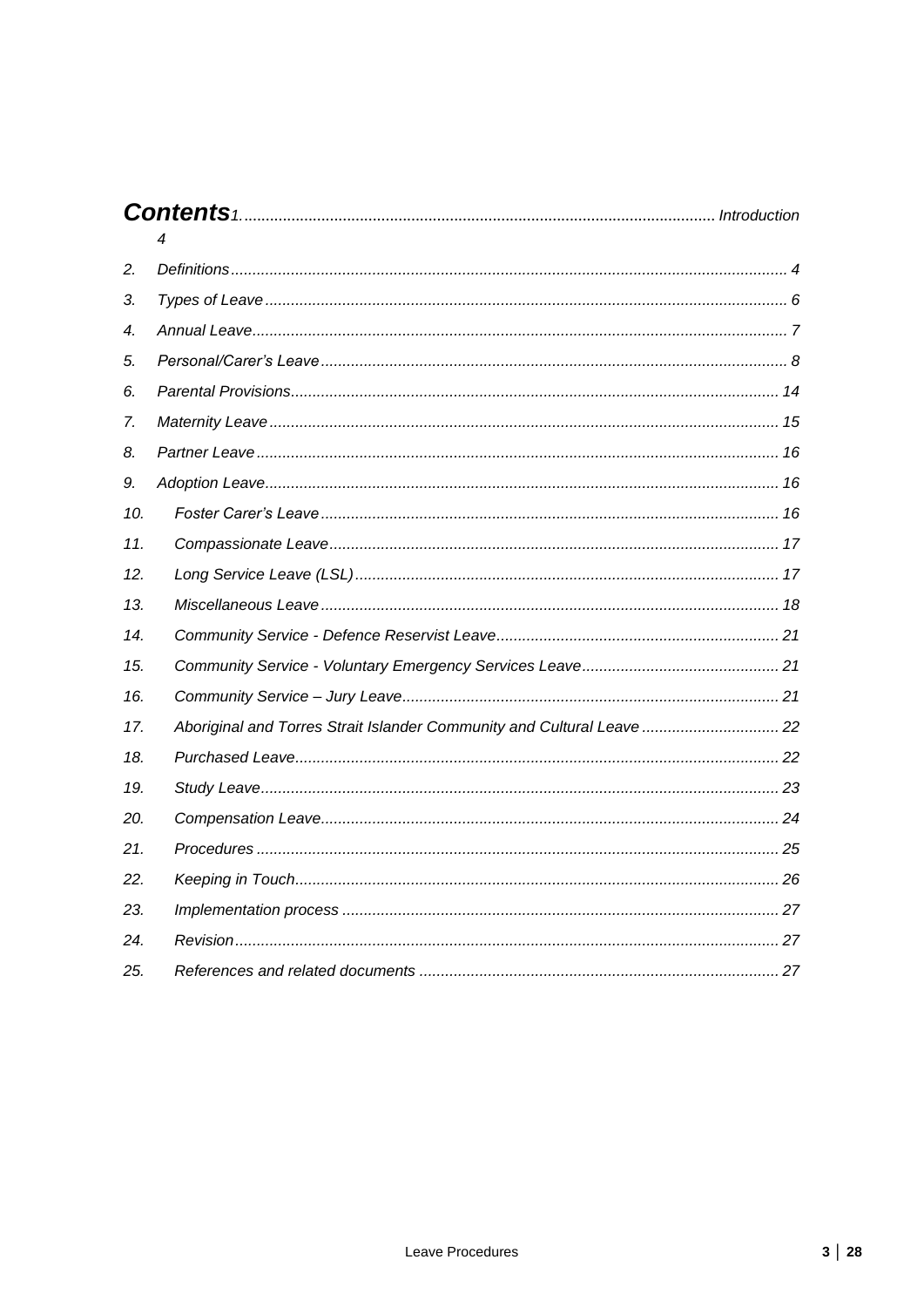# <span id="page-3-0"></span>**1. Introduction**

- 1.1.1. The National Library recognises that appropriate access to leave entitlements is an important aspect of a healthy and productive workplace. These procedures outline the various leave types available to employees and the application and approval processes for employees and their supervisors to follow.
- 1.1.2. Unless otherwise stated, part-time employees will accrue leave on a pro-rata basis in accordance with their approved hours of work.
- 1.1.3. Non-ongoing employees have the same entitlements to leave as ongoing employees, unless otherwise stated. Generally casual employees, however, receive additional remuneration (loadings) in lieu of leave entitlements (other than Long Service Leave).

| <b>Approved</b>                                          | for part-time employees means the agreed ordinary number of hours to be                                                                                                                                                          |  |  |
|----------------------------------------------------------|----------------------------------------------------------------------------------------------------------------------------------------------------------------------------------------------------------------------------------|--|--|
| hours of work                                            | worked over a pay period, not including any flextime or overtime.                                                                                                                                                                |  |  |
|                                                          |                                                                                                                                                                                                                                  |  |  |
| <b>APS</b>                                               | means the Australian Public Service.                                                                                                                                                                                             |  |  |
| <b>Casual</b>                                            | APS employee engaged to work on an irregular or intermittent basis and<br>does not accrue leave entitlements such as Annual or Personal/Carer's<br>leave.                                                                        |  |  |
| <b>Catastrophic</b><br><b>Emergency</b>                  | Is an event that affects one or more communities and exceeds the<br>capability of existing State and Territory emergency and disaster<br>management arrangements to immediately meet the needs of those<br>requiring assistance. |  |  |
|                                                          | The declaration of 'catastrophic' emergency alerts in 'at risk localities' is<br>administered by the relevant State and Territory Governments.                                                                                   |  |  |
| <b>Confinement</b><br>Date/Date of<br><b>Confinement</b> | expected due date of a baby (relevant in applications for parental leave).                                                                                                                                                       |  |  |
| <b>Delegate</b>                                          | the person delegated to approve leave, within the Library's Human<br>Resource delegations, as amended from time to time.                                                                                                         |  |  |
| Director-<br>General                                     | the Director-General of the National Library of Australia as established<br>under section 17 of the National Library Act 1960, or their delegate.                                                                                |  |  |
| <b>Division Head</b>                                     | the person responsible for the operation of the Division in which the<br>employee works.                                                                                                                                         |  |  |

## <span id="page-3-1"></span>**2. Definitions**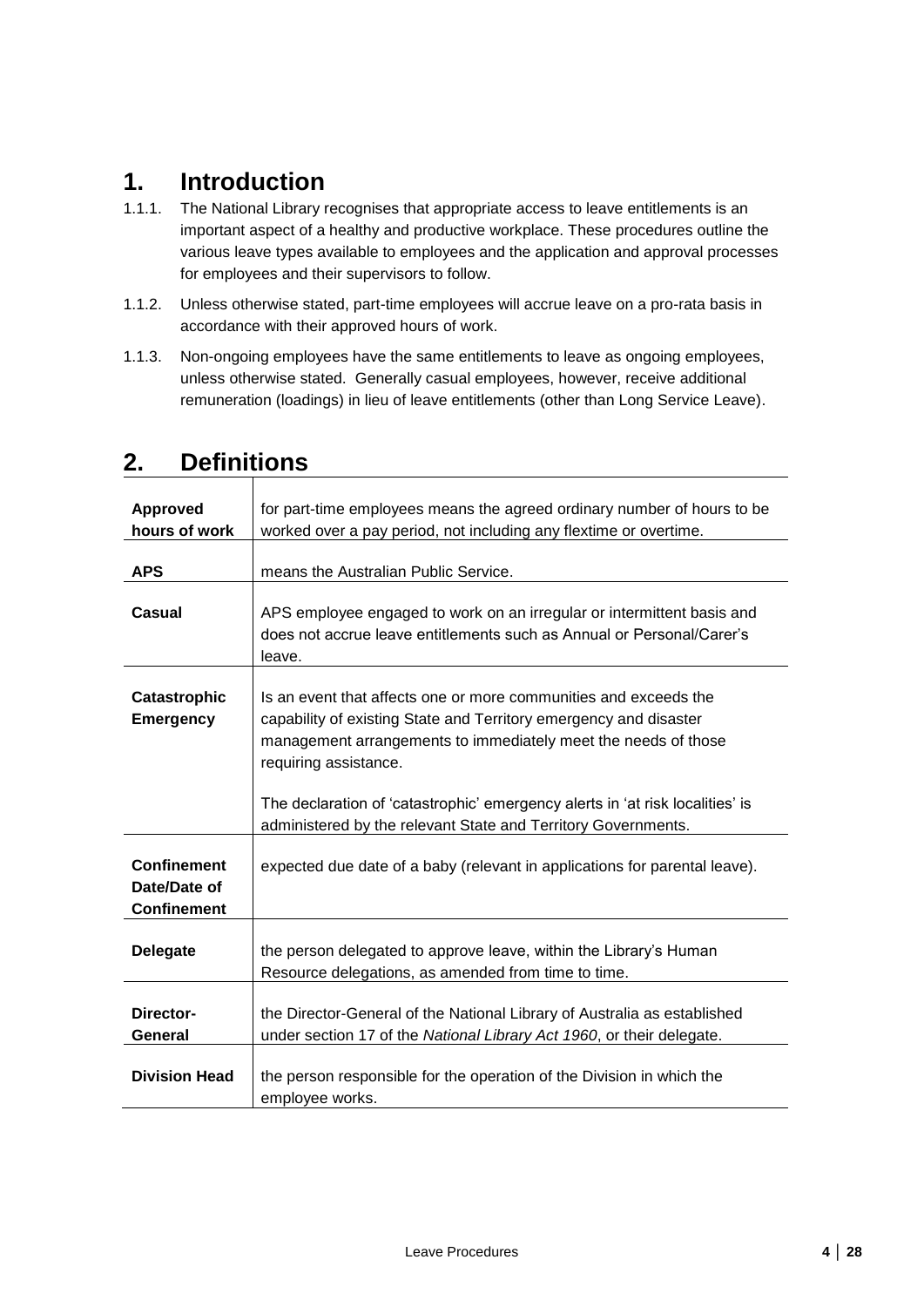| <b>Employee</b>                         | An Australian Public Service (APS) employee employed at the National<br>Library of Australia under the Public Service Act 1999. |  |  |
|-----------------------------------------|---------------------------------------------------------------------------------------------------------------------------------|--|--|
| <b>Fair Work Act</b>                    | Fair Work Act 2009.                                                                                                             |  |  |
| Household                               | includes:                                                                                                                       |  |  |
|                                         | • immediate family; and                                                                                                         |  |  |
|                                         | • the people residing with the employee, although not necessarily<br>dependent on the employee.                                 |  |  |
| <b>Immediate</b>                        | the following are members of an employee's immediate family:                                                                    |  |  |
| <b>Family</b>                           | • partner, child, parent, grandparent, grandchild, guardian, ward or<br>sibling of the employee; and                            |  |  |
|                                         | • a child, parent, grandparent, grandchild or sibling of a Partner of the<br>employee.                                          |  |  |
| <b>Long Service</b><br><b>Leave Act</b> | means the Long Service Leave (Commonwealth Employees) Act 1976.                                                                 |  |  |
| <b>Maternity</b><br><b>Leave Act</b>    | means the Maternity Leave (Commonwealth Employees) Act 1973.                                                                    |  |  |
| <b>NES</b>                              | means National Employment Standards regulated under the Fair Work Act<br>2009 as part of the employment safety net.             |  |  |
| Non-ongoing<br>employee                 | APS employee engaged for a specified term or for the duration of a<br>specified task, excluding Casual Employees.               |  |  |
| Ongoing<br>employee                     | APS employee engaged in an ongoing basis.                                                                                       |  |  |
| <b>Partner</b>                          | means:                                                                                                                          |  |  |
|                                         | • husband or wife (or former husband or wife) of the employee; or                                                               |  |  |
|                                         | · de facto partner (or former de facto partner) (i.e. same sex or<br>opposite sex).                                             |  |  |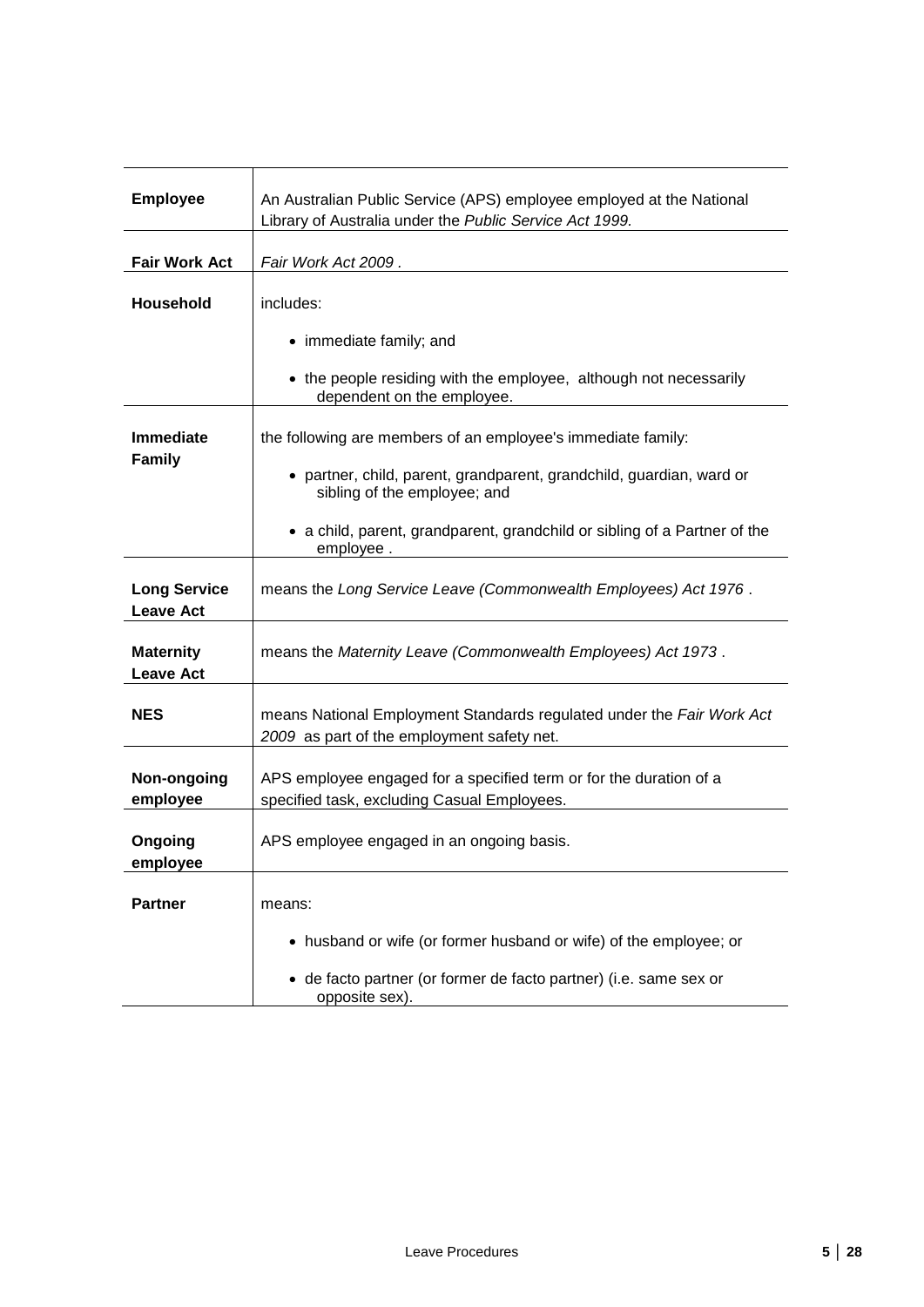| Rostered            | means an employee whose name appears regularly on a roster as part of                                                                                                                                                                       |
|---------------------|---------------------------------------------------------------------------------------------------------------------------------------------------------------------------------------------------------------------------------------------|
| <b>Employee</b>     | their normal duties, which includes weekend and evening work.                                                                                                                                                                               |
|                     | Rostered employees may work an ordinary flextime week between 7:00am<br>and 9:00pm Monday to Friday, and 8:00am and 5:00pm on Saturday and<br>Sunday, subject to operations requirements and the agreement of the<br>employee's supervisor. |
| <b>Supervisor</b>   | means the person responsible for directing the work of the employee.                                                                                                                                                                        |
| <b>Unauthorised</b> | Absence from the workplace without the approval of the supervisor or                                                                                                                                                                        |
| leave               | delegate. Unauthorised leave is unpaid and does not count as service.                                                                                                                                                                       |

# <span id="page-5-0"></span>**3. Types of Leave**

- 3.1.1. Library employees have access to a range of leave entitlements, depending on their category of employment and length of service. These include:
	- a. Annual leave (also referred to as Recreation leave);
	- b. Personal/Carer's leave;
	- c. Compassionate Leave;
	- d. Long Service Leave;
	- e. Parental Provisions:
		- i. Maternity Leave
		- ii. Adoption Leave
		- iii. Foster Carer's leave
		- iv. Partner Leave
	- f. Miscellaneous Leave (with or without pay\*);
	- g. Community Service Leave:
		- i. Defence Reservist leave
		- ii. Voluntary Emergency Services leave (with or without pay)
		- iii. Jury Service leave
	- h. Aboriginal and Torres Strait Islander community or cultural leave;
	- i. Purchased Leave;
	- j. Study leave (and studies assistance); and
	- k. Compensation leave.

\*Miscellaneous Leave without pay is sometimes referred to as leave without pay (LWOP)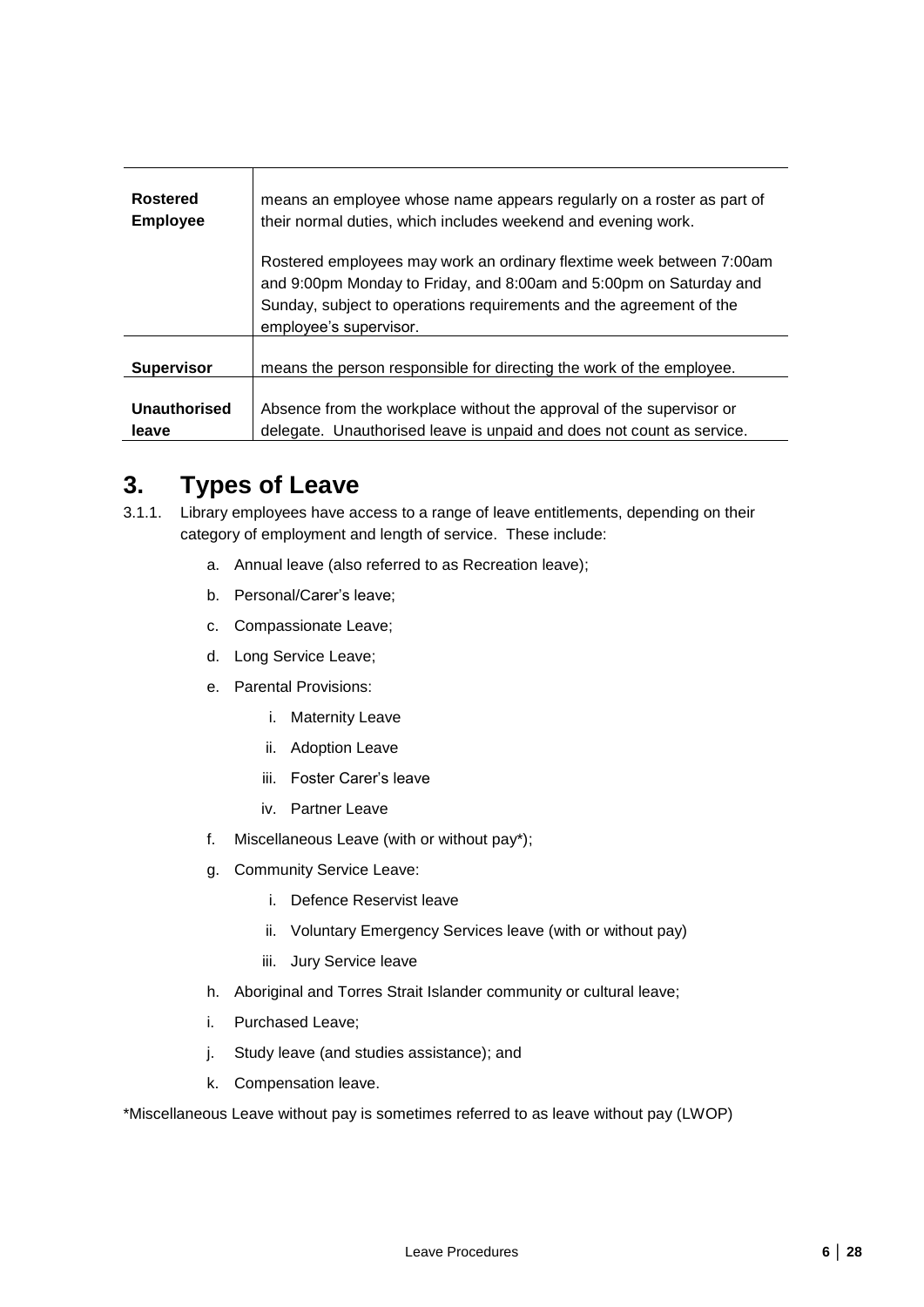# <span id="page-6-0"></span>**4. Annual Leave**

### *4.1. Purpose of Annual Leave*

- 4.1.1. Annual leave is to provide employees with the opportunity for a reasonable break from work to allow an appropriate work/life balance, usually for recreation purposes. Employees are encouraged to take their annual leave accrual each year.
- *4.2. Accrual*
- 4.2.1. Subject to section [4.2.4](#page-6-1) full-time employees accrue 20 days paid annual leave each year. Accrual of annual leave for part-time employees is pro-rata based on the employee's approved hours of work.
- <span id="page-6-2"></span>4.2.2. Employees whose normal working pattern requires them to work Saturdays, Sundays and/or Public Holidays (other than overtime) will accrue up to five additional days annual leave as follows:

| Number of Saturdays, Sundays and/or Public<br>Holidays (per calendar year) | <b>Additional annual leave</b> |
|----------------------------------------------------------------------------|--------------------------------|
| Up to $10$                                                                 | One day                        |
| Between 11 and 20                                                          | Two days                       |
| Between 21 and 30                                                          | Three days                     |
| Between 31 and 40                                                          | Four days                      |
| 41 or more                                                                 | Five days                      |

- 4.2.3. Annual leave accrues and is credited daily. Employees absent on unauthorised or Miscellaneous Leave without pay that does not count as service for annual leave will not accrue annual leave for that period.
- <span id="page-6-1"></span>4.2.4. The additional annual leave entitlement at section [4.2.2](#page-6-2) is calculated based on the hours worked on the Saturday, Sunday and/or Public Holidays, and is credited every January or when the employee ceases from the Library, whichever is sooner.
- 4.2.5. An employee who receives compensation under the Safety, Rehabilitation and Compensation Act 1988 for more than 45 weeks will accrue annual leave on a pro-rata basis based on the hours worked.

### *4.3. Cashing out of annual leave*

- 4.3.1. The Delegate may approve an application by an employee to cash out annual leave of up to 10 days each 12 month period as a lump sum on the following basis:
	- a. the employee has already used a minimum of 15 days annual leave, pro-rata for part-time employees, in the current calendar year;
	- b. the minimum application to cash out annual leave is five consecutive days, prorata for part-time employees;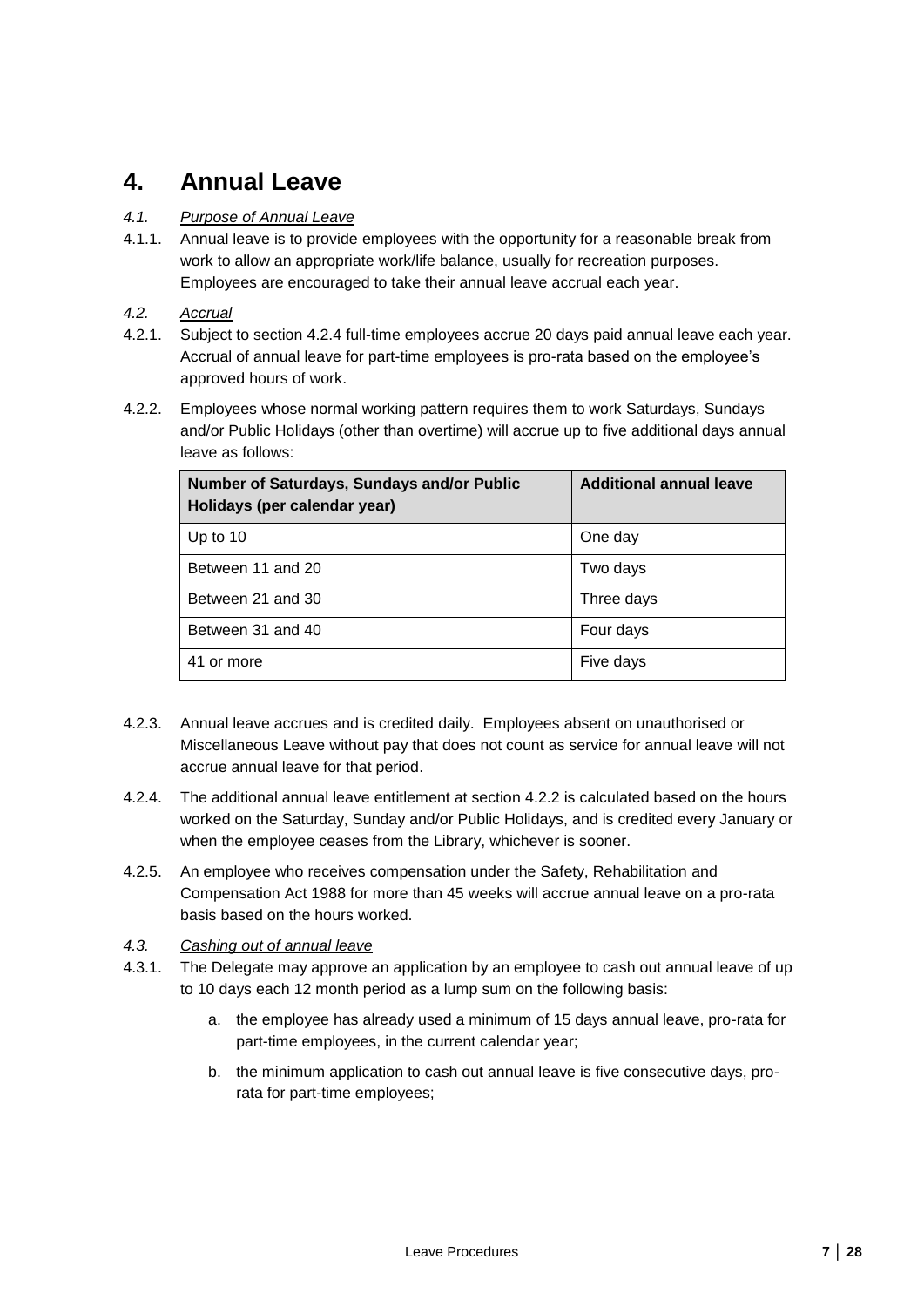- c. the employee will have at least 20 days of annual leave remaining after the cashing out, pro-rata for part-time employees; and
- d. the employee will be paid their normal rate of pay in lieu of the amount of annual leave cashed out by the employee including allowances that would have been received by the employee while on annual leave.

#### *4.4. Approval to take annual leave*

- 4.4.1. Annual leave is subject to the approval of the Delegate and counts as service for all purposes.
- 4.4.2. During recognised holiday periods such as Christmas and other school holidays, it is expected that a supervisor will seek from employees their leave proposals in advance, and formulate a leave management schedule to ensure that sufficient staff are available for duty at all times. Over time, the supervisor is expected to ensure that equitable access to preferred leave dates occurs during such periods.

### *4.5. Excessive accumulated annual leave*

- <span id="page-7-2"></span>4.5.1. Employees are responsible for ensuring that they use an adequate amount of annual leave each year. If an employee has more than 40 days accrued annual leave (pro-rata based on the Agreed Hours of Duty for part-time employees) at any time, the Delegate may, on four weeks' notice to the employee, direct the employee to take up to one quarter of the employee's accrued annual leave.
- 4.5.2. To assist employees in managing excess annual leave balances, HR Branch report monthly to employees and their supervisors when the employee's annual leave balance exceeds 35 days.

#### *4.6. Leave of less than one day*

4.6.1. Annual leave may be used for absences of less than one day.

### *4.7. Payment on Separation*

- 4.7.1. Where employees cease employment with the APS, they will receive payment in lieu of unused annual leave, calculated up to the day of cessation.
- 4.7.2. Payment will be calculated using the employee's final 'normal rate of pay', including allowances that would have been included in the employee's pay during a period of annual leave.

## <span id="page-7-0"></span>**5. Personal/Carer's Leave**

### *5.1. Accrual*

- 5.1.1. Subject to section [5.1.2,](#page-7-1) full-time ongoing and non-ongoing employees will accrue 18 days paid Personal/Carer's leave each year and part-time employees accrue Personal/Carer's leave based on their approved hours of work.
- <span id="page-7-1"></span>5.1.2. An employee who receives compensation under the Safety, Rehabilitation and Compensation Act 1988 for more than 45 weeks will accrue paid Personal/Carer's leave on a pro-rata basis based on the hours worked.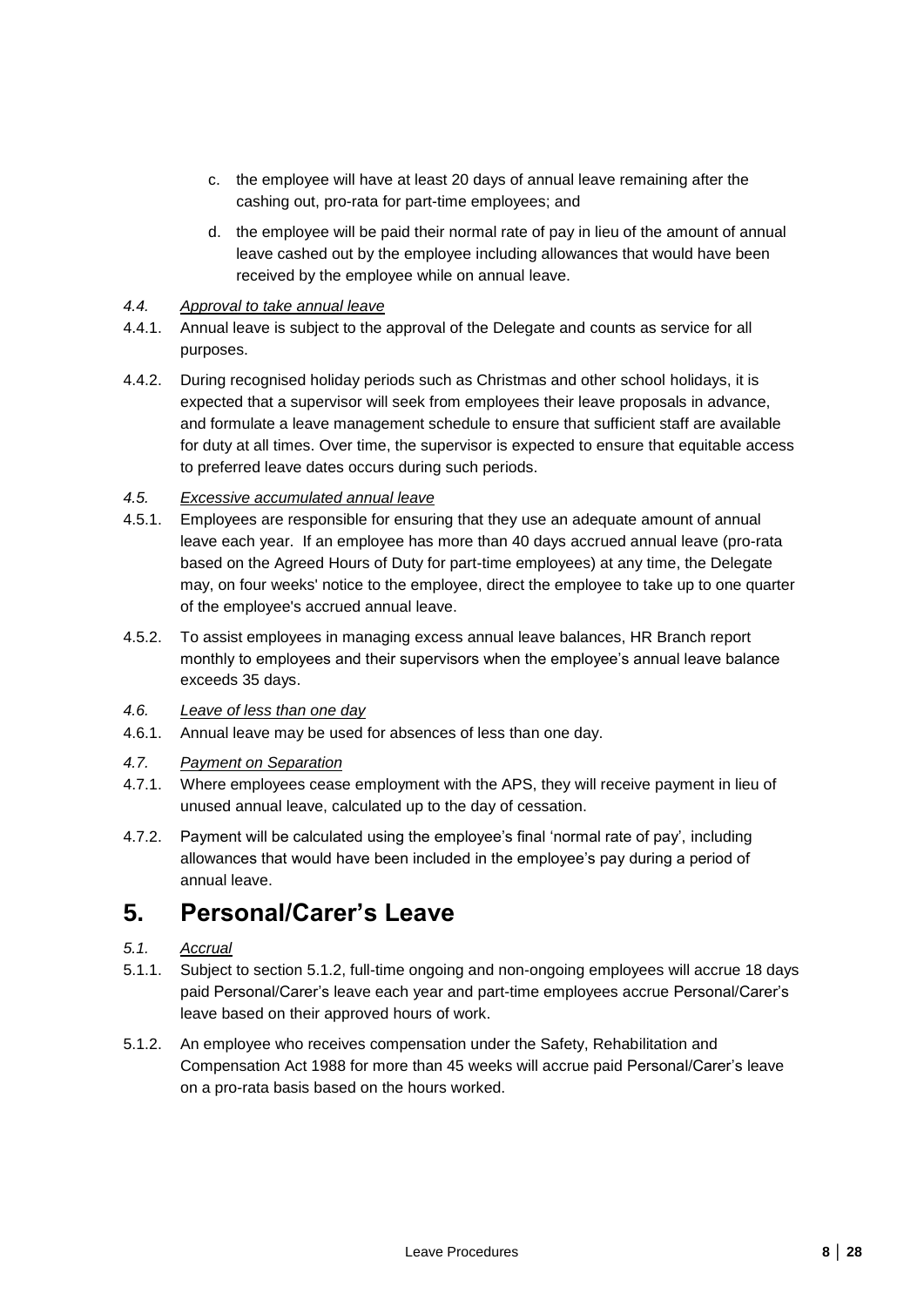- 5.1.3. Personal/Carer's leave accrues and is credited daily. Employees absent on Miscellaneous Leave without pay that does not count as service for Personal/Carer's leave or unauthorised leave will not accrue Personal/Carer's leave for that period.
- 5.1.4. Full-time ongoing employees, on their initial ongoing engagement, will be credited with 18 days paid Personal/Carer's leave. Part-time ongoing employees will be credited with paid Personal/Carer's leave on a pro-rata basis in accordance with their approved hours of work. Ongoing employees will then start accruing Personal/Carer's leave from the first anniversary of their engagement, subject to section 5.1.3.
- 5.1.5. Non-ongoing employees who are subsequently engaged on an ongoing full-time basis will be credited with 18 days paid Personal/Carer's leave and employees engaged on an ongoing part-time basis will be credited with 18 days pro-rata paid Personal/Carer's leave upon commencement of their ongoing employment. As per section 5.1.4 and subject to section 5.1.3, these employees will then start accruing Personal/Carer's leave from the first anniversary of their engagement.

### *5.2. Taking Personal/Carer's leave*

- 5.2.1. Personal/Carer's leave may be taken by an employee:
	- a. because the employee is not fit for work because of a personal illness, or injury affecting the employee;
	- b. to provide care or support to a member of the employee's Immediate Family or Household member who requires care or support because of a personal illness, or personal injury affecting the member or an unexpected emergency affecting the member;
	- c. for whole or part days. Where practicable, the employee must give notice prior to the absence of the intention to take Personal/Carer's leave, or otherwise notify of such absence as soon as possible; and
	- d. if they are prevented from attending work on the basis of a catastrophic emergency warning affecting their home and it would be too dangerous for them to travel to work as result of the emergency.
- 5.2.2. An employee may apply to the Director-General for approval to use part of their Personal/Carer's leave for any other personal circumstances in accordance with the National Employment Standards.
- *5.3. Evidence*
- 5.3.1. Employees are expected to provide medical or other satisfactory evidence for periods in excess of three days of unscheduled leave, or when previously advised of the requirement by their supervisor or delegate for personal/carer's leave.
- 5.3.2. Where evidence is required by the Delegate, the following documents could be provided:
	- a. Personal illness or injury  $-$  a certificate from a registered health practitioner. If this is not reasonably practicable, the employee may be required to provide a statutory declaration outlining the reasons for the Personal/Carer's leave, or a hospital attendance or admission form.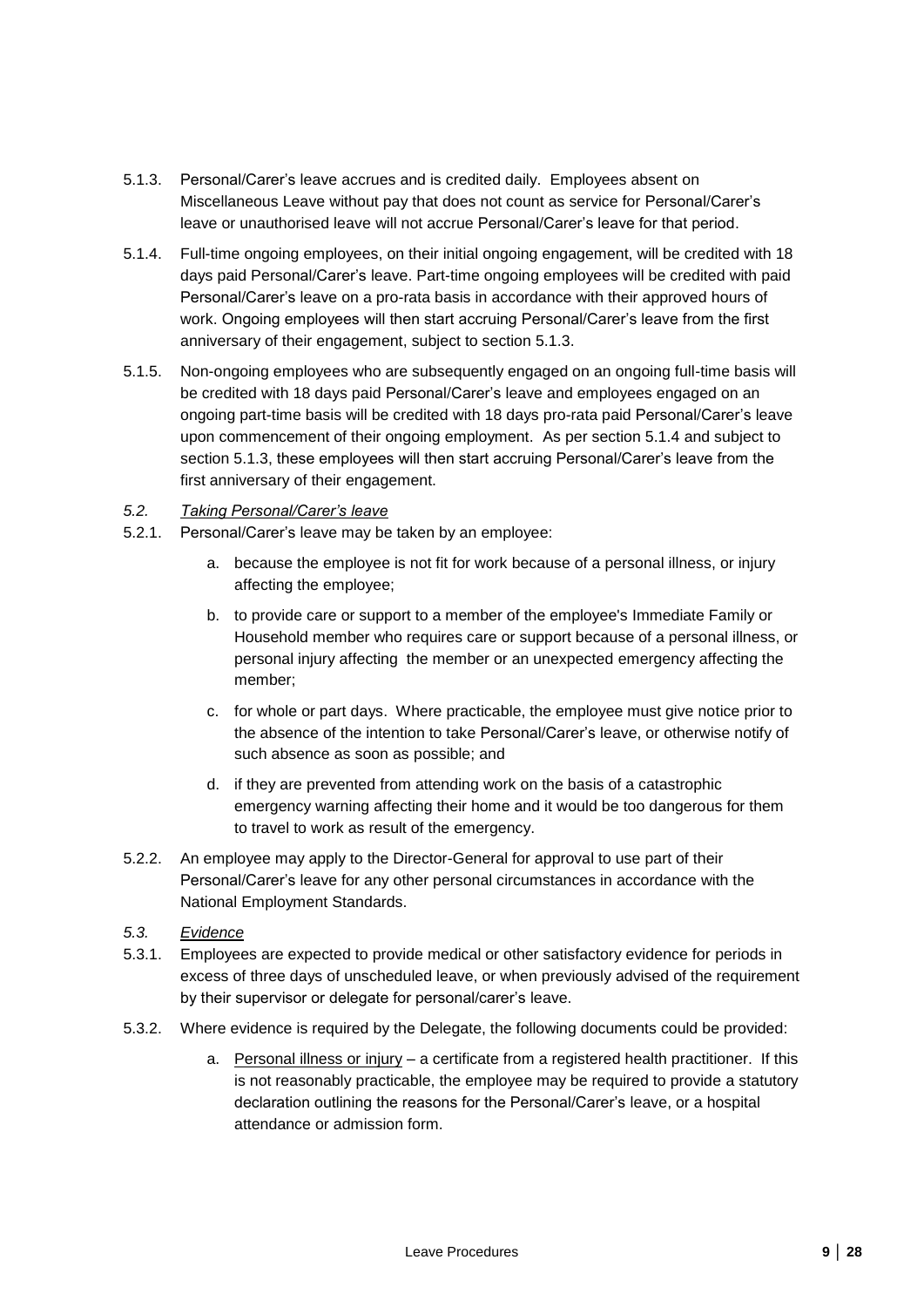- b. Carer's leave a certificate from a registered health practitioner. If this is not reasonably practicable, the employee may be required to provide a statutory declaration outlining the reasons for the Personal/Carer's leave, a hospital attendance or admission form or independent evidence from a child care centre.
- c. Bereavement death notice or death certificate (This is in addition to the Compassionate Leave entitlement outlined in section [11\)](#page-16-0).
- d. Appointments a copy of the invoice or other related supporting documentation
- e. Break in at home a copy of the police report or other evidence of attending police
- 5.3.3. A Delegate can require supporting documentation when an employee is considered to have taken excessive periods of unsupported leave or appears to have a pattern of leave taking (for example the employee takes every Friday off after payday).
- 5.3.4. A Delegate shall require supporting documentation when an employee is requesting recredit of their annual leave due to a personal illness or injury or carer's leave or any other form of leave, other than parental leave.
- 5.3.5. In addition, once an employee has submitted their resignation or retirement to the Library or has accepted a promotion or transfer to another organisation, they are expected to provide medical or other evidence when taking Personal/Carer's leave up to their date of exit.
- *5.4. Fit to return to duty*
- 5.4.1. Where medical evidence provides that employees are unfit for duty, employees cannot report for duty until:
	- a. The period specified in the medical certificate has expired, or
	- b. A further medical certificate is provided that confirms the employee is now fit for duty.
- *5.5. Factors for Delegates to Consider*
- 5.5.1. Delegates shall consider the leave application using appropriate information. This could include:
	- a. Length of time requested and frequency of such requests by the employee;
	- b. Nature of the illness or injury;
	- c. Nature of caring role (dependency of the employee);
	- d. Other options available, e.g. other carers, childcare facilities, flexible working patterns;
	- e. Impact on the employee; and
	- f. Impact on the work area (e.g. deliverables, other staff, clients).
- *5.6. Extended Periods of Personal/Carer's leave*
- 5.6.1. Extended periods of Personal/Carer's leave for personal illness or injury may require effective and active management under other health and safety legislation and its duty of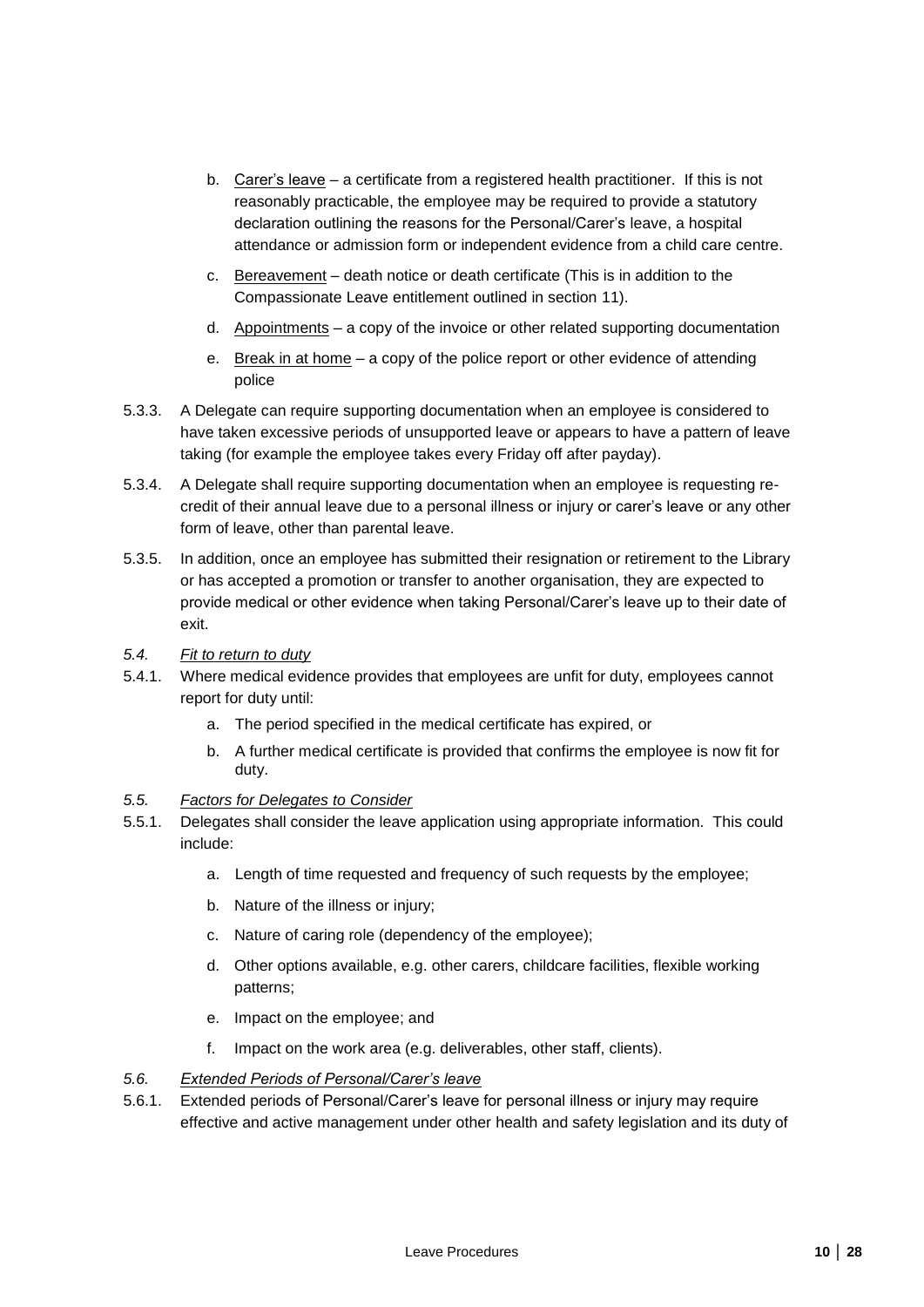care to employees, colleagues and clients. The Library can request an independent assessment of 'Fitness for Continued Duty' after a period of absence exceeding four weeks.

- 5.6.2. Supervisors of employees absent for periods greater than four weeks will contact employees. This establishes an expectation of the timing and frequency of contact from the workplace and may help employees not to experience feelings of isolation from the Library.
- 5.6.3. Where applicable, the Library will pursue a policy of 'early intervention' to assist Employees on long-term Personal/Carer's leave to return to normal or suitable duties.

### *5.7. Guidance*

5.7.1. The following table provides general guidance on the duration of the leave to be approved:

|    | <b>Purpose</b>             | <b>Description</b>                                            | <b>Delegation</b>                            | <b>Normal Duration and Factors</b><br>to be considered                                                                                                                                                                                                                                                |
|----|----------------------------|---------------------------------------------------------------|----------------------------------------------|-------------------------------------------------------------------------------------------------------------------------------------------------------------------------------------------------------------------------------------------------------------------------------------------------------|
| 1. | III or injured<br>employee | Unfit for duty<br>because of<br>personal illness<br>or injury | Supervisors<br>from APS5 to<br>Division Head | Evidence is expected to be<br>provided for absences of more<br>than three consecutive days.<br>A Delegate can request<br>supporting documentation<br>when an employee is<br>considered to have taken<br>excessive periods of<br>unsupported leave or appears<br>to have a pattern of leave<br>taking. |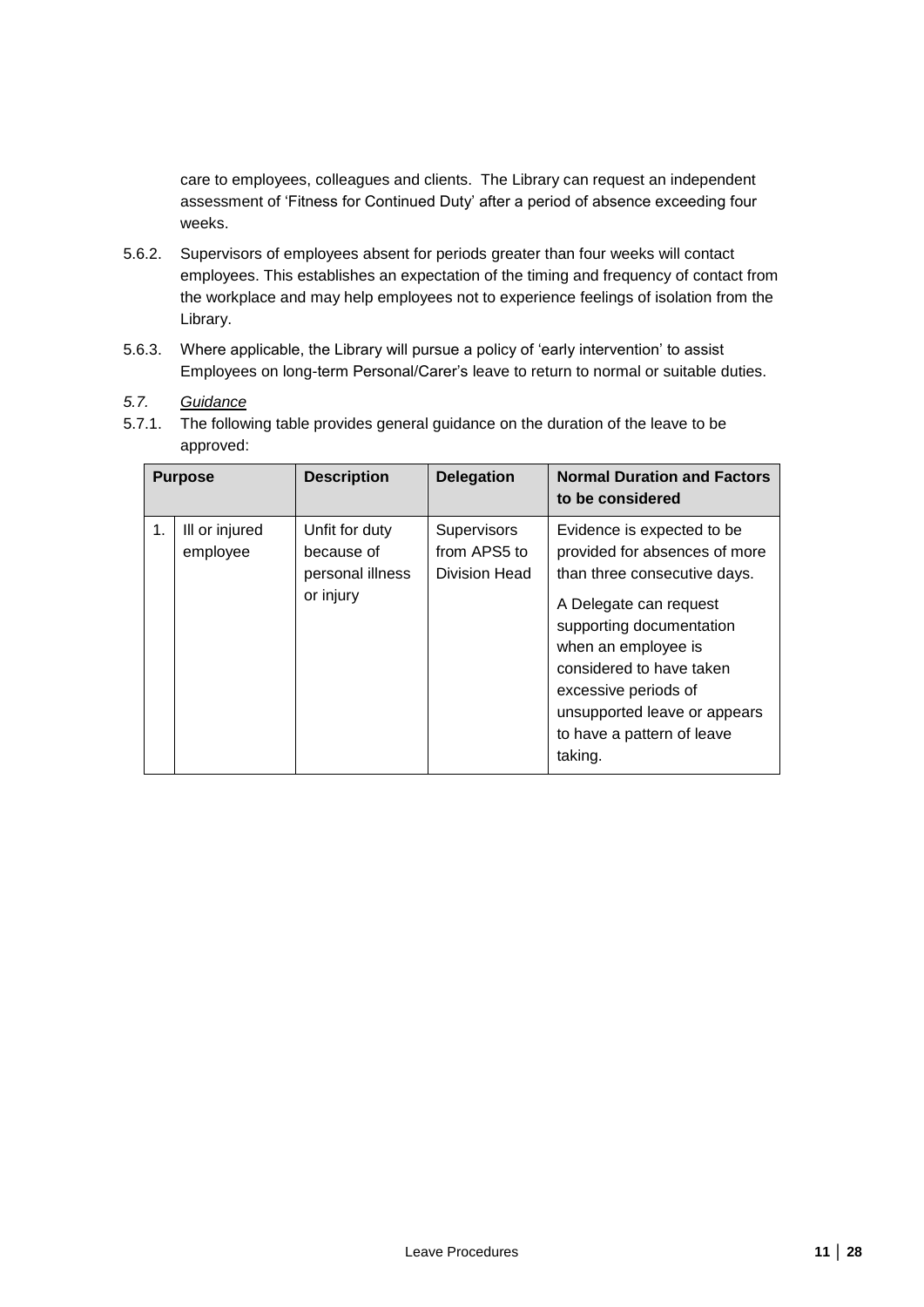|    | <b>Purpose</b>                                                      | <b>Description</b>                                                                                                                              | <b>Delegation</b>                                   | <b>Normal Duration and Factors</b><br>to be considered                                                                                                                                                                                                                                                                                                   |
|----|---------------------------------------------------------------------|-------------------------------------------------------------------------------------------------------------------------------------------------|-----------------------------------------------------|----------------------------------------------------------------------------------------------------------------------------------------------------------------------------------------------------------------------------------------------------------------------------------------------------------------------------------------------------------|
| 2. | Caring for a<br>member of the<br>employee's                         | May be granted<br>to an employee<br>for the specific                                                                                            | Supervisors<br>from APS5 to<br><b>Division Head</b> | Evidence is expected to be<br>provided for absences of more<br>than three consecutive days.                                                                                                                                                                                                                                                              |
|    | Immediate<br>Family or<br>Household                                 | purpose of<br>caring for<br>members of<br>their immediate<br>family or<br>household who<br>are ill                                              |                                                     | A Delegate can request<br>supporting documentation<br>when an employee is<br>considered to have taken<br>excessive periods of<br>unsupported leave or appears<br>to have a pattern of leave<br>taking.                                                                                                                                                   |
|    |                                                                     |                                                                                                                                                 |                                                     | Leave is to be used only for<br>occasional, non-enduring<br>situations while longer-term<br>arrangements are being made,<br>if necessary. Personal/Carer's<br>leave cannot be used as a<br>substitute for formal childcare<br>arrangements, for example,<br>during school holidays.                                                                      |
| 3. | Death of a<br>member of the<br>Immediate<br>Family or<br>Household. | May be granted<br>to an employee<br>on the occasion<br>of the death of a<br>member of the<br>employee's<br>immediate<br>family or<br>household. | Supervisors<br>from APS5 to<br><b>Division Head</b> | Compassionate Leave of two<br>days per occasion is available<br>as a separate leave<br>entitlement as per section 11.<br>A further one day<br>Personal/Carer's leave per<br>occasion may be used as a<br>guide but applications should<br>be considered based on the<br>individual circumstances of the<br>employee, such as the need<br>for travel etc. |
| 4. | Death of a<br>friend or<br>relative                                 | May be granted<br>to an employee<br>on the occasion<br>of the death of a<br>friend or relative                                                  | Supervisors<br>from APS5 to<br><b>Division Head</b> | One day Personal/Carer's<br>leave per occasion may be<br>used as a guide for delegates<br>based on the individual<br>circumstances of the<br>employee.                                                                                                                                                                                                   |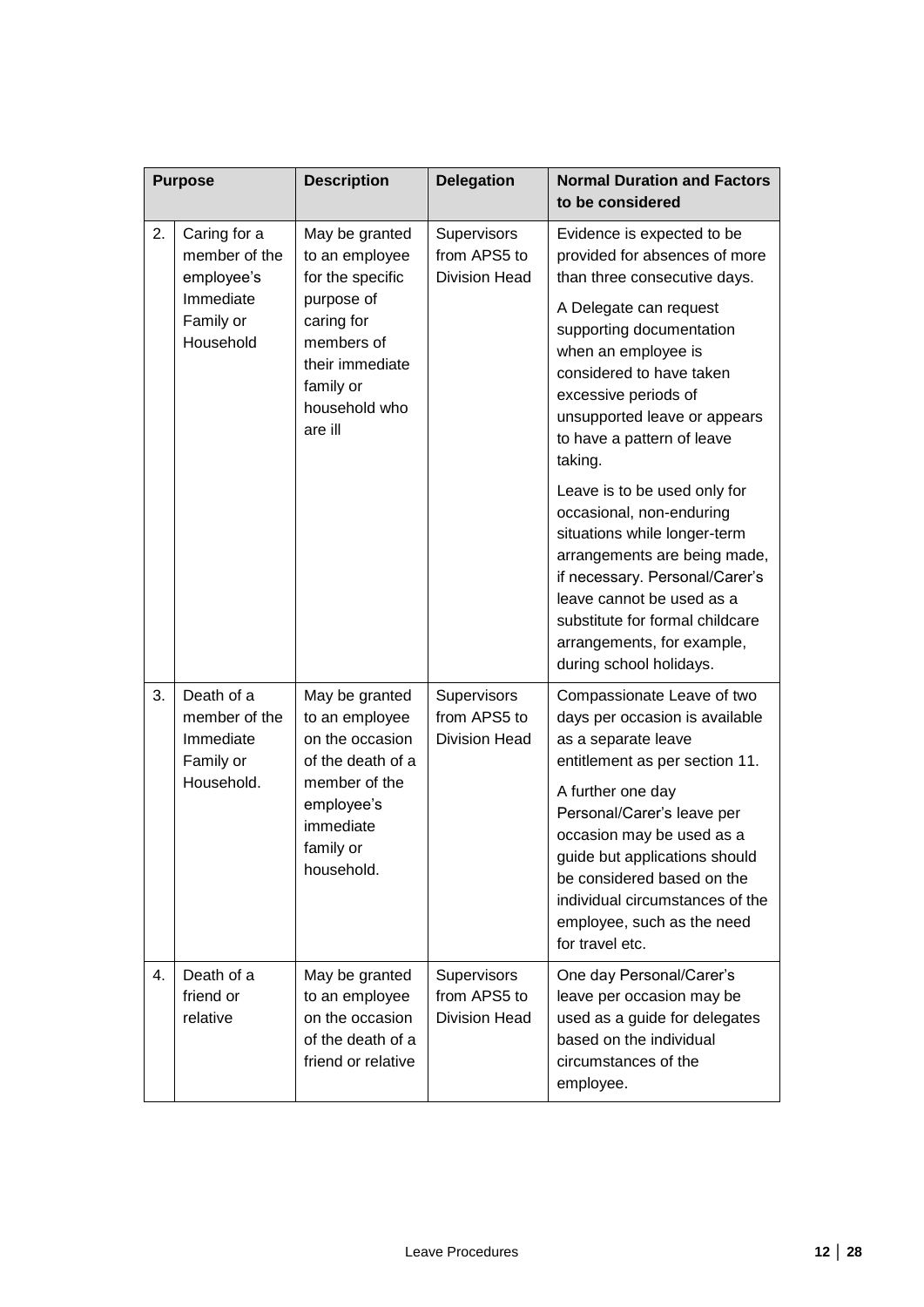|    | <b>Purpose</b>                             | <b>Description</b>                                                                | <b>Delegation</b>                            | <b>Normal Duration and Factors</b><br>to be considered                                                                                                                                                                                                                                                                                                                                                                                                               |
|----|--------------------------------------------|-----------------------------------------------------------------------------------|----------------------------------------------|----------------------------------------------------------------------------------------------------------------------------------------------------------------------------------------------------------------------------------------------------------------------------------------------------------------------------------------------------------------------------------------------------------------------------------------------------------------------|
| 5. | In case of a<br>break in at<br>home.       | May be granted<br>to attend police<br>investigation<br>and/or ensure<br>security. | Supervisors<br>from APS5 to<br>Division Head | One day Personal/Carer's<br>leave per occasion may be<br>used as a guide for delegates.                                                                                                                                                                                                                                                                                                                                                                              |
| 6. | Medical,<br>Dental, Physio<br>Appointments | May be granted<br>at the discretion<br>of the delegate.                           | Supervisors<br>from APS5 to<br>Division Head | Appointments of a routine<br>nature such as an annual<br>medical check-up, dental<br>appointments, blood tests etc<br>should, wherever possible, be<br>made in the employee's own<br>time, including flextime, so as<br>to create minimal disruption to<br>the workplace. Where this is<br>not practical or possible,<br>Personal/Carer's leave can be<br>used for such appointments<br>and any unscheduled<br>absences for medical reasons<br>of less than one day. |

#### *5.8. Separation*

5.8.1. Unused Personal/Carer's leave will not be cashed out under any circumstances, including upon separation.

#### *5.9. Unpaid Personal/Carer's leave*

- 5.9.1. Subject to Section [5.10,](#page-12-0) if an employee has exhausted their available paid Personal/Carer's leave credits, the employee will be granted:
	- a. unpaid personal leave for use in respect of personal illness, or injury, of the employee; and
	- b. unpaid carer's leave of up to two days for each occasion when a member of the employee's Immediate Family or Household member requires care or support during that period because of a personal illness, or injury, of the member or an unexpected emergency affecting the member.

#### <span id="page-12-0"></span>*5.10. Maximum period of continuous Personal/Carer's leave*

5.10.1. There is no predetermined limit to the amount of accrued paid Personal/Carer's leave that may be taken. Unpaid Personal/Carer's leave is not available to employees where this would extend any period of continuous Personal/Carer's leave beyond 78 weeks. Where a period of continuous absence on account of illness or injury extends beyond 78 weeks, the further absence will not count as service for any purpose, except Long Service Leave.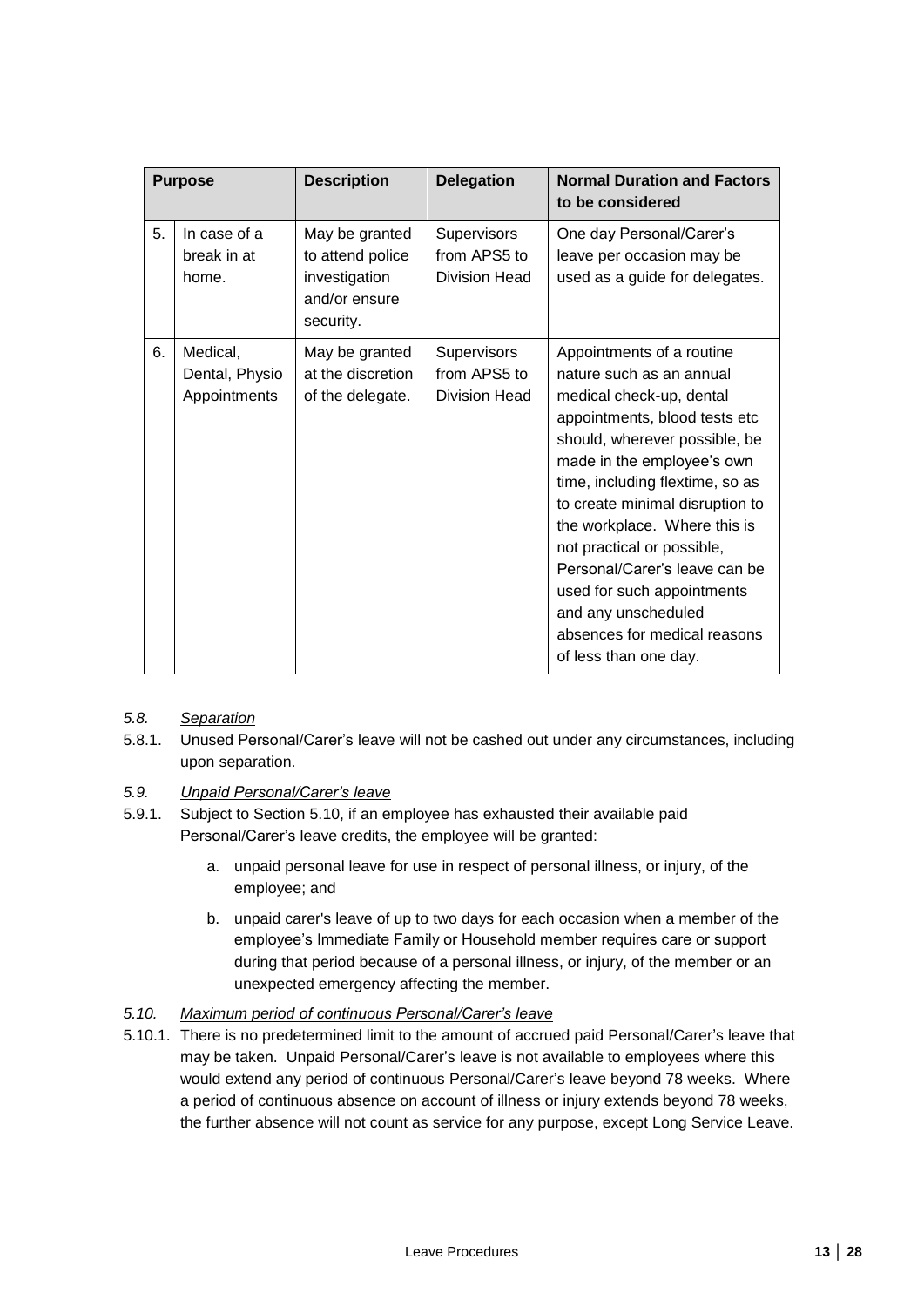### *5.11. Termination on invalidity grounds*

- 5.11.1. An employee will not be retired on invalidity grounds before Personal/Carer's leave credits have expired, unless provided for in legislation.
- *5.12. Annual leave*
- 5.12.1. The Delegate may approve other types of leave, with the exception of parental leave, during a period of annual leave if satisfactory medical evidence is provided. The employee's annual leave will be re-credited to the extent of the period of other leave granted.
- *5.13. Maternity Leave*
- 5.13.1. An employee will not be entitled to paid Personal/Carer's leave during a period of paid leave under the Maternity Leave Act, including any extended period under Section [7.1.](#page-14-1)

## <span id="page-13-0"></span>**6. Parental Provisions**

- <span id="page-13-1"></span>*6.1. Entitlement*
- 6.1.1. An employee is entitled to an initial 12 months of unpaid parental leave if:
- 6.1.2. The leave is associated with:
	- a. the birth of a child of the employee or the employee's spouse or de facto partner; or
	- b. the placement of a child with the employee for adoption or permanent fostering; and
	- c. the employee has or will have a responsibility for the care of the child.
- 6.1.3. After the initial period of up to 52 weeks of parental leave, an employee may request an extension of unpaid parental leave for a further period of up to 52 weeks. The second period of unpaid leave is to commence immediately following the initial leave period.
- *6.2. Application*
- 6.2.1. Due to the complexity of the legislation that underpins the leave within the Parental Provisions employees should, and supervisors if necessary, consult with HR Branch prior to submitting their applications.
- *6.3. Evidence*
- 6.3.1. Employees accessing Parental Provisions are required to provide copies of the appropriate paperwork to HR Branch to support their leave application as follows:

| <b>Leave Type</b>                                                                             | <b>Evidence Required</b>                                                                            | When should be<br>provided to HR Branch                                                   |
|-----------------------------------------------------------------------------------------------|-----------------------------------------------------------------------------------------------------|-------------------------------------------------------------------------------------------|
| <b>Maternity Leave</b><br>and unpaid Parental<br>Leave if the leave is<br>associated with the | Medical Certificate or letter from<br>treating doctor outlining the expected<br>date of confinement | At least six weeks prior<br>to the employee<br>commencing their<br><b>Maternity Leave</b> |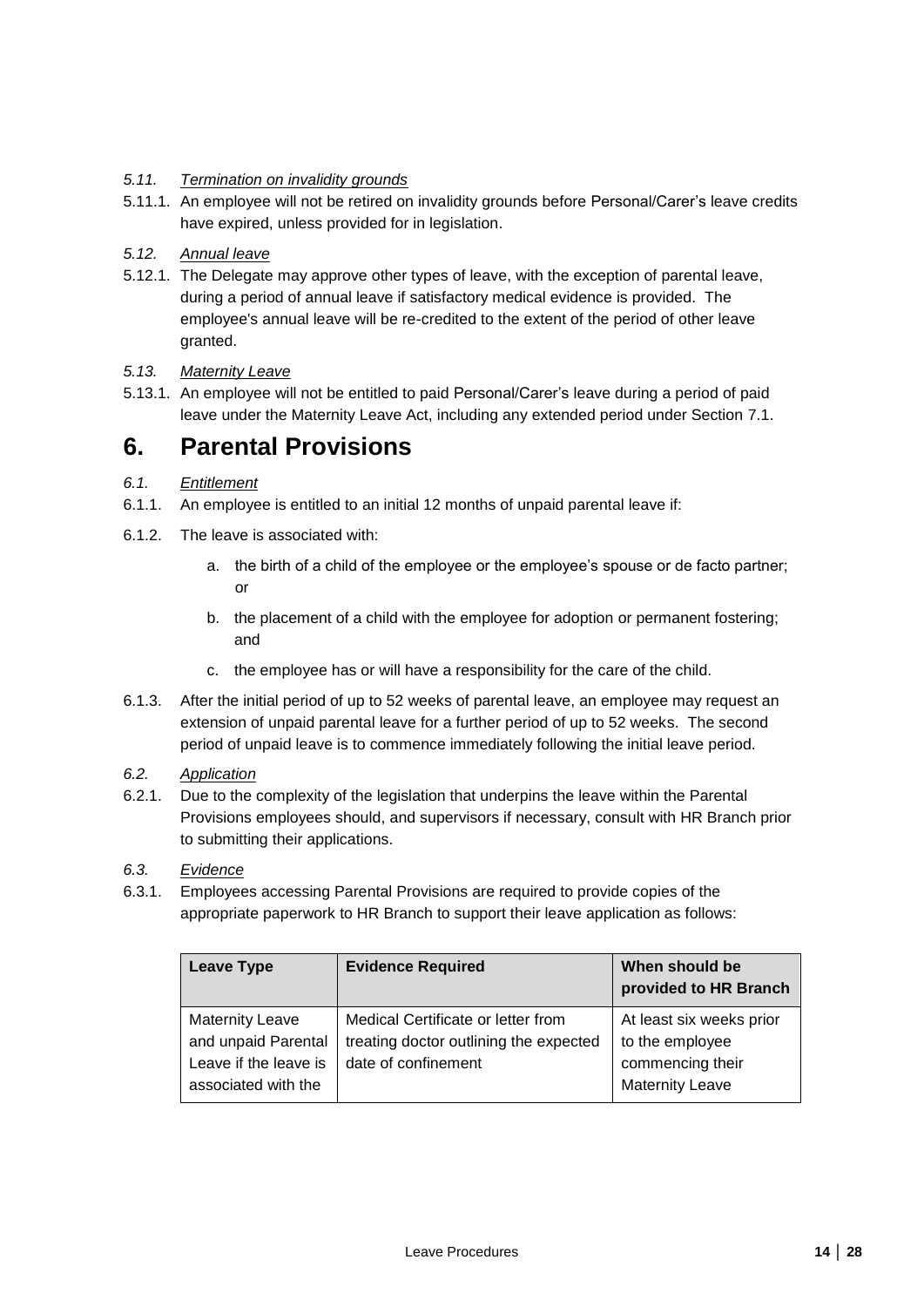| <b>Leave Type</b>                                                                                                                                                                                                                         | <b>Evidence Required</b>                                                                                                                   | When should be<br>provided to HR Branch                    |
|-------------------------------------------------------------------------------------------------------------------------------------------------------------------------------------------------------------------------------------------|--------------------------------------------------------------------------------------------------------------------------------------------|------------------------------------------------------------|
| birth of a child of the<br>employee or the<br>employee's spouse<br>or de factor partner)                                                                                                                                                  | Copy of baby's birth certificate                                                                                                           | Within three months of<br>the birth of the baby            |
| Partner Leave (of<br>spouse or de facto<br>who has given birth)                                                                                                                                                                           | Medical Certificate or letter from<br>treating doctor outlining the expected<br>date of confinement OR copy of<br>baby's birth certificate | Within two weeks of<br>return to work after<br>leave taken |
| Adoption Leave and<br>Partner Leave (of<br>spouse or de facto<br>of primary carer<br>who is adopting)<br>and unpaid Parental<br>Leave if the leave is<br>associated with the<br>placement of a child<br>with the employee<br>for adoption | Copy of extract of relevant legal<br>documentation relating to adoption                                                                    | Prior to the leave<br>commencing                           |
| Foster Carer's<br>Leave, Partner<br>Leave (of spouse or<br>defector of primary<br>carer who is<br>fostering) and<br>unpaid Parental<br>Leave if the leave is<br>associated with the<br>fostering of a child                               | Copy of extract of relevant legal<br>documentation relation to the<br>fostering arrangement                                                | Prior to the leave<br>commencing                           |

# <span id="page-14-0"></span>**7. Maternity Leave**

### <span id="page-14-1"></span>*7.1. Entitlement*

<span id="page-14-2"></span>7.1.1. Employees are entitled to 12 weeks Maternity Leave as provided for in the Maternity Leave Act. Paid Maternity Leave is available to those employees who have completed a minimum period of 12 months continuous employment in the Australian Public Service. An employee may choose to take the leave at half pay over a 24 week period. If an employee elects to take the Maternity Leave at half pay, the additional leave beyond 12 weeks will not count as service for any purpose.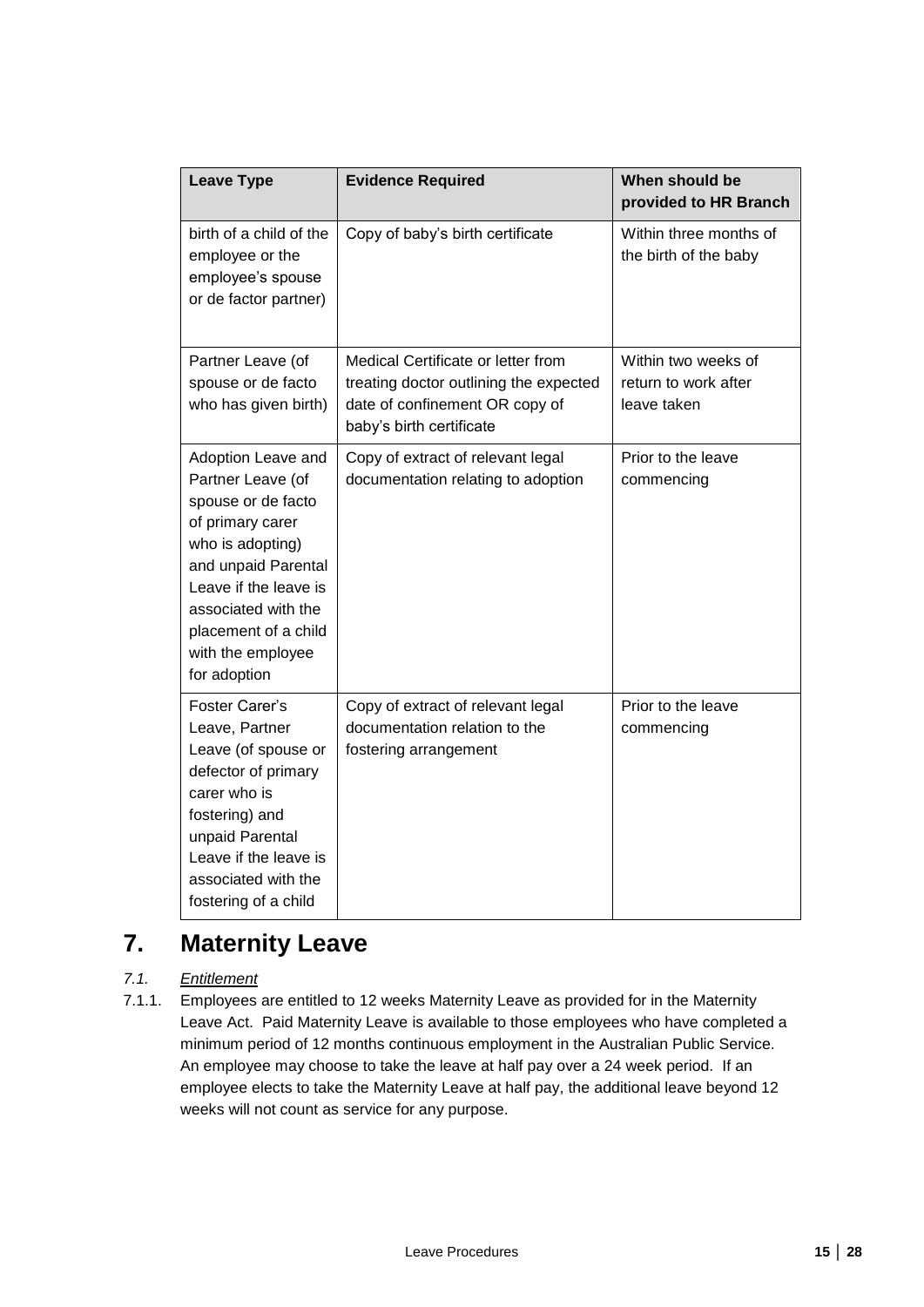<span id="page-15-3"></span>7.1.2. An employee who is entitled to 12 weeks paid Maternity Leave under the Maternity Leave Act will be granted a further two weeks paid Maternity Leave which is to be taken immediately after the completion of the 12 weeks referred to in Section [7.1.1.](#page-14-2) This additional entitlement may be taken at half pay over a period of 4 weeks. If an employee elects to take the additional Maternity Leave at half pay, the additional leave beyond the two weeks will not count as service for any purpose.

### *7.2. Taking Maternity Leave*

- 7.2.1. If an employee elects to have their Maternity Leave, at sections [7.1.1](#page-14-2) and [7.1.2,](#page-15-3) paid at half pay, the period of time which does not count as service must be taken immediately after the initial 14 week period.
- 7.2.2. The standard absence from duty starts six weeks before the expected confinement date unless the employee has a medical certificate stating her fitness to work up to a specified date closer to the expected date of confinement. In cases where an employee has the baby early, her Maternity Leave commenced on the date of birth of the baby.

## <span id="page-15-0"></span>**8. Partner Leave**

### *8.1. Entitlement*

- <span id="page-15-4"></span>8.1.1. An employee who is not the primary care giver, is entitled to 10 days paid Partner Leave within 60 calendar days of the birth, adoption or fostering of a dependent child. An employee may elect to take paid Partner Leave at half pay over a period of up to 20 days.
- 8.1.2. In addition to paid leave at section [8.1.1,](#page-15-4) employees are entitled to 12 months unpaid parental leave, 15 days of which may be taken as concurrent supporting Partner Leave in accordance with the Fair Work Act.

## <span id="page-15-1"></span>**9. Adoption Leave**

### *9.1. Entitlement*

- <span id="page-15-5"></span>9.1.1. An employee who is the primary care giver of an adopted child (up to 16 years of age at the time of adoption), will be entitled to 14 weeks paid Adoption Leave.
- 9.1.2. Employees are entitled to unpaid Adoption Leave in accordance with the Fair Work Act as provided for in section [6.1.](#page-13-1)
- 9.1.3. The adopted child must not be (otherwise than because of the adoption) a child or stepchild of the employee or the employee's partner. This period of leave will be reduced by any period of paid parental leave provided under section [8.1.1.](#page-15-4)
- 9.1.4. An employee may elect to take Adoption Leave at half pay. Any additional unpaid leave beyond the period specified in section [9.1.1](#page-15-5) will not count for service for any purpose.

# <span id="page-15-2"></span>**10. Foster Carer's Leave**

### *10.1. Entitlement*

<span id="page-15-6"></span>10.1.1. An employee who is the primary care giver of a fostered child (up to 16 years of age at the time of fostering), will be entitled to 14 weeks paid Foster Carer's Leave.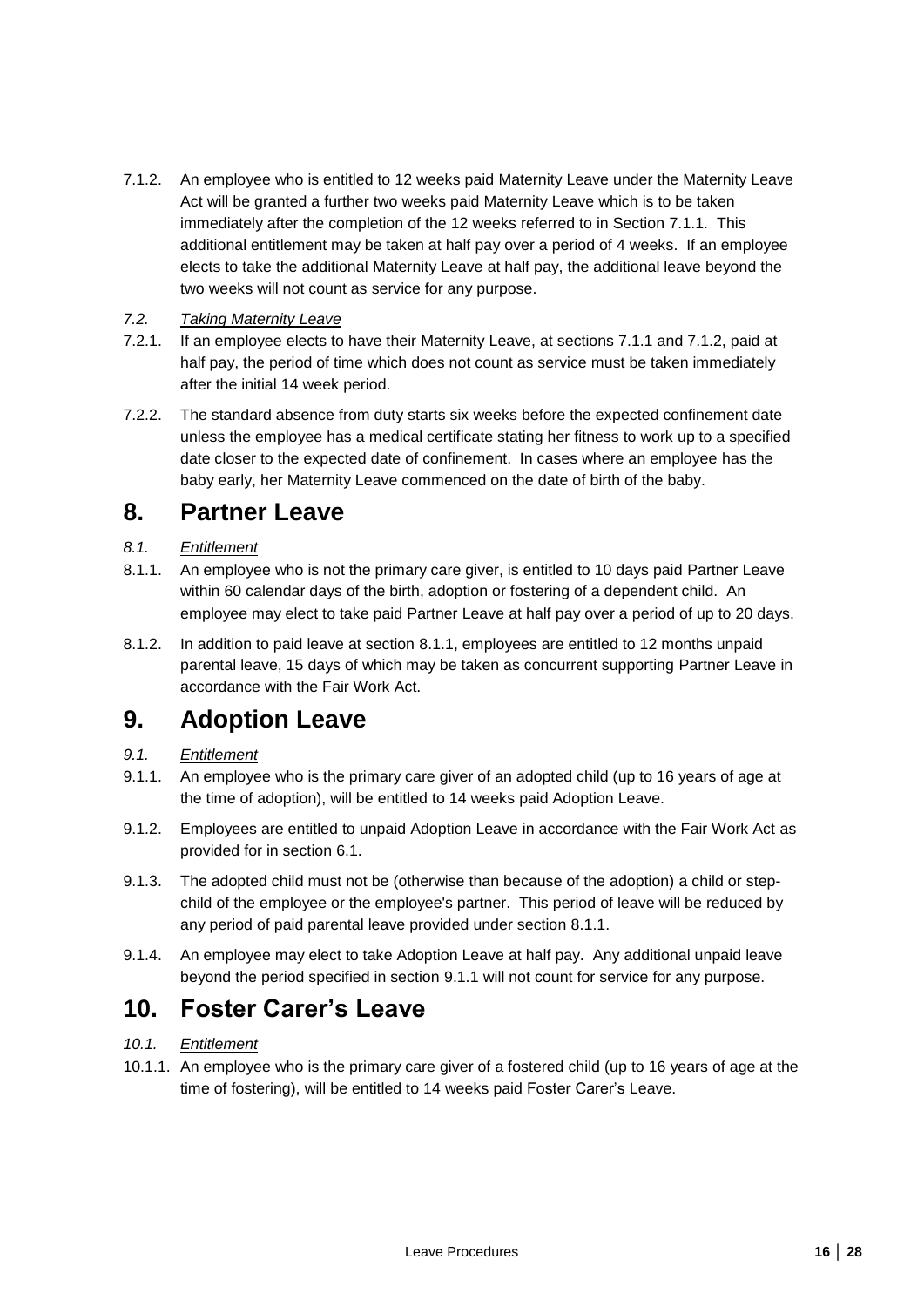- 10.1.2. Employees are entitled to unpaid Foster Carer's Leave in accordance with the Fair Work Act as provided for in section [6.1.](#page-13-1)
- 10.1.3. The fostered child must not be (otherwise than because of the fostering) a child or stepchild of the employee or the employee's partner. This period of leave will be reduced by any period of paid parental leave provided under section [8.1.1.](#page-15-4)
- 10.1.4. The leave provided for in this clause applies in relation to a child for whom the employee has assumed long term responsibility arising from the placement of the child by a permanent fostering arrangement:
	- a. by a person/organisation with statutory responsibility for the placement of the child; and
	- b. where the child is not expected to return to their family.
- 10.1.5. An employee may elect to take Foster Carer's Leave at half pay. Any additional unpaid leave beyond the period specified in section [10.1.1](#page-15-6) will not count for service for any purpose.

## <span id="page-16-0"></span>**11. Compassionate Leave**

- *11.1. Entitlement*
- 11.1.1. Consistent with the provisions of the Fair Work Act, an employee is entitled to a period of up to two days paid Compassionate Leave for each occasion when a member of the employee's immediate family or household:
	- a. contracts or develops a personal illness that poses a serious threat to her or his life;
	- b. sustains a personal injury that poses a serious threat to her or his life; or
	- c. dies.
- 11.1.2. Compassionate Leave may be taken as a single, unbroken period of two days, two separate periods of one day, or as otherwise approved by the Delegate.
- 11.1.3. The Delegate may require satisfactory evidence for a period of Compassionate Leave.

## <span id="page-16-1"></span>**12. Long Service Leave (LSL)**

- *12.1. Purpose of Long Service Leave*
- 12.1.1. LSL is intended to provide employees with a substantial break from work after a period of service that is 10 years or longer.
- *12.2. Accrual of Long Service Leave*
- 12.2.1. Under the Long Services Leave Act 1976 (LSL Act), LSL accrues at the rate of 3/10 of a month (nine calendar days) for each completed year of service, resulting in a credit of three months after 10 years continuous Government service.
- 12.2.2. Leave accrues at either a full-time or part-time rate according to the employee's approved hours of work.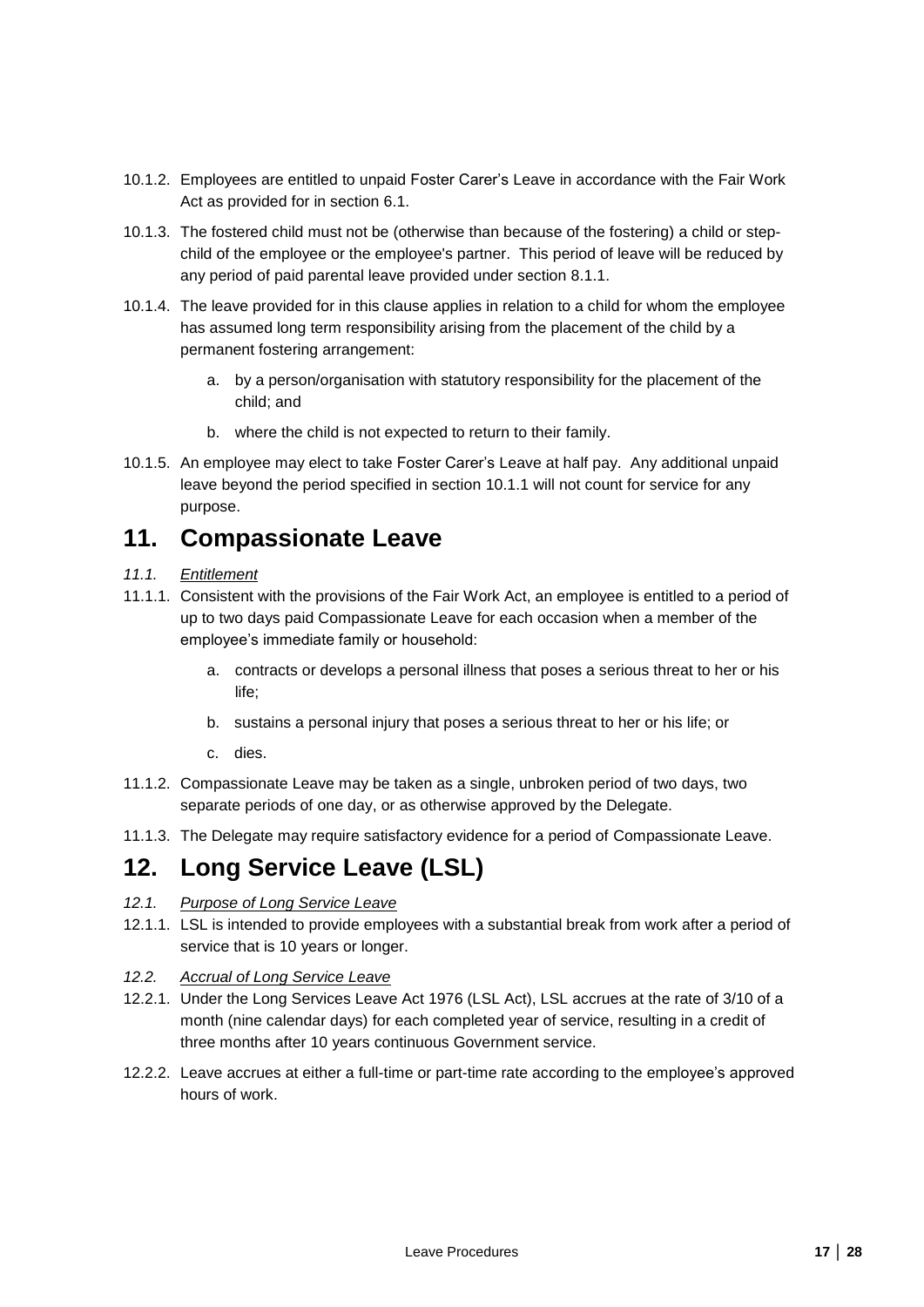- 12.2.3. The LSL accrual date is deferred by unauthorised or miscellaneous leave without pay that does not count as service for long service leave purposes.
- *12.3. Application and approval to take Long Service Leave*
- 12.3.1. Employees who have worked both full-time and part-time have full-time and part-time credits of LSL and may elect to use either full-time and/or part-time entitlement.
- 12.3.2. Employees may elect to take LSL at either full-pay or half-pay.
- 12.3.3. LSL accrues in calendar days and therefore the taking of LSL is in calendar days.
- 12.3.4. The Delegate may approve applications for LSL of a minimum seven calendar days or more provided the period does not exceed the employee's Long Service Leave credit at that time and does not result in a greater entitlement than under the LSL Act.
- 12.3.5. In the case of LSL at half pay the minimum period that a Delegate can approve is 14 calendar days.
- *12.4. Separation*
- 12.4.1. Where an employee ceases employment with the APS, they will receive payment in lieu of their unused LSL balance plus any accrued pro-rata LSL, as provided for under the LSL Act.
- 12.4.2. Payment in lieu of LSL will be made to employees with less than 10 years service, and who therefore do not have a LSL balance if they cease employment with the APS due to age retirement; redundancy, invalidity retirement; death or resignation due to ill health (conditions apply).
- 12.4.3. Payment will be calculated using the employee's final 'normal rate of pay', unless the employee has been in receipt of Higher Duties allowance for a period in excess of 12 months, in which case payment will be calculated using the 'normal rate of pay' plus the Higher Duties allowance.

## <span id="page-17-0"></span>**13. Miscellaneous Leave**

- *13.1. Approval of Miscellaneous Leave*
- 13.1.1. The Delegate may approve Miscellaneous Leave, either with or without pay, for a variety of purposes.
- 13.1.2. Miscellaneous Leave will be granted having regard to the operational needs of the Library, including for a purpose that the Delegate considers to be in the interests of the APS.
- 13.1.3. Miscellaneous Leave may be granted:
	- a. for the period requested or for another period;
	- b. with or without pay; and
	- c. subject to conditions.
- 13.1.4. Where leave is refused the Delegate will advise the employee in writing of the reason for the decision.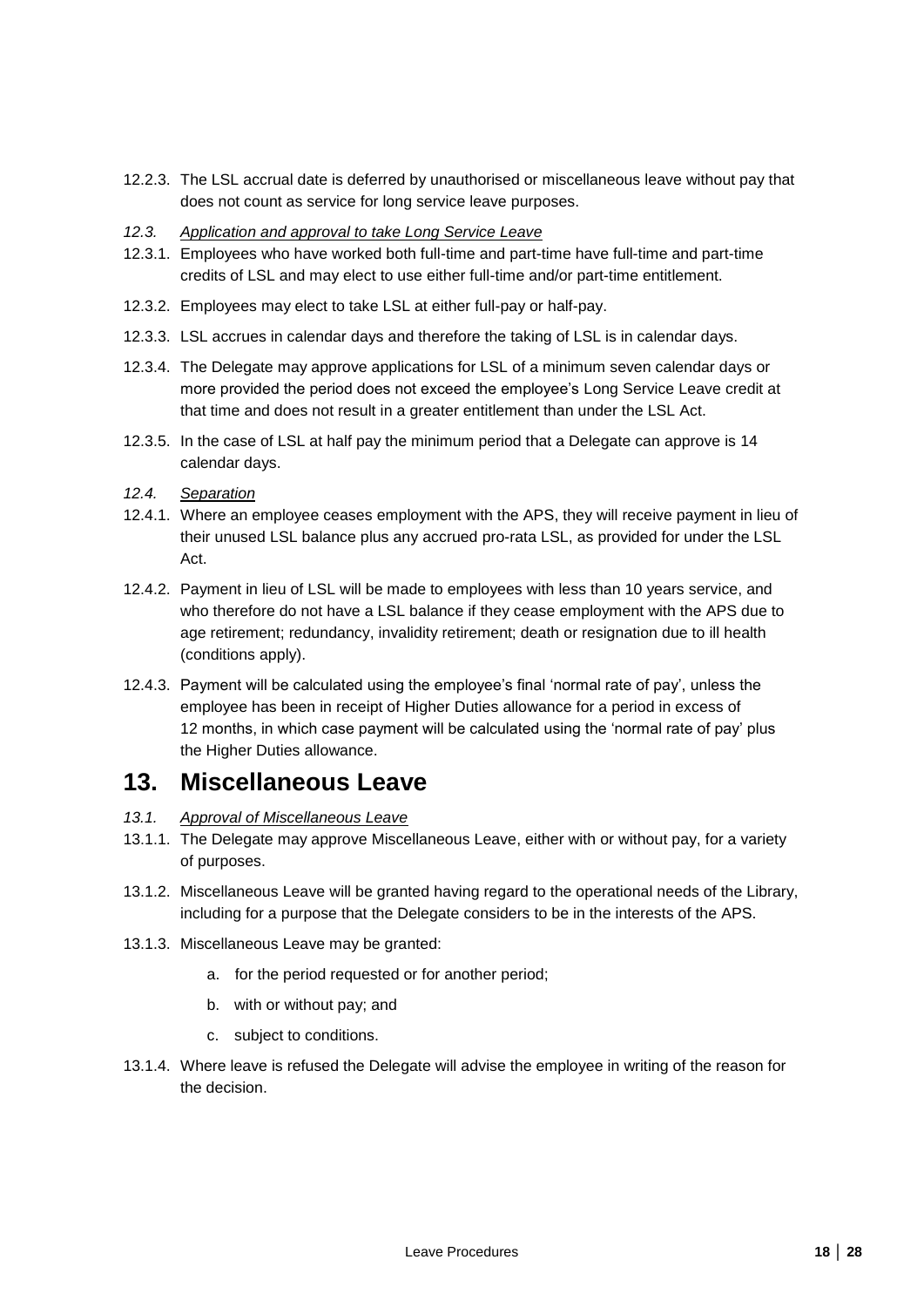## *13.2. Guidance*

13.2.1. The following table provides general guidance on the duration of the leave to be approved and whether paid Miscellaneous Leave is appropriate:

|    | <b>Paid Miscellaneous Leave</b>                        |                                                                                           |                                                            |                                                                                                                 |  |
|----|--------------------------------------------------------|-------------------------------------------------------------------------------------------|------------------------------------------------------------|-----------------------------------------------------------------------------------------------------------------|--|
|    | <b>Purpose</b>                                         | <b>Description</b>                                                                        | <b>Delegation</b>                                          | <b>Normal Duration and Factors</b><br>to be considered                                                          |  |
| 1. | War service<br>sick leave.                             | Unfit for duty<br>because of<br>personal illness<br>or injury                             | Supervisors<br>from APS5 to<br><b>Division Head</b>        | Consider whether the<br>Employee is unfit for duty due<br>to a war caused medical<br>condition.                 |  |
|    |                                                        |                                                                                           |                                                            | Normally have access to nine<br>weeks leave full pay on<br>commencement.                                        |  |
|    |                                                        |                                                                                           |                                                            | Normal allowance of three<br>weeks full pay per annum.                                                          |  |
|    |                                                        |                                                                                           |                                                            | Maximum of nine weeks leave<br>available at any one time.                                                       |  |
| 2. | Returned<br>soldiers<br>pension and<br>medical         | May be granted<br>to attend<br>medical<br>attention,                                      | <b>Supervisors</b><br>from APS5 to<br><b>Division Head</b> | Need for satisfactory evidence<br>of the need for leave.                                                        |  |
|    | services.                                              | prosthetic<br>treatment or<br>medical review.                                             |                                                            | Normally up to two weeks per<br>year.                                                                           |  |
| 3. | Attendance at<br>approved<br>international<br>sporting | May be granted<br>to an Employee<br>who is an<br>accredited                               | <b>Division Head</b>                                       | Normally only for the time<br>needed to attend the listed<br>sporting event plus reasonable<br>travelling time. |  |
|    | events.                                                | official or<br>competitor to<br>attend an<br>approved<br>international<br>sporting event. |                                                            | Not intended for voluntary<br>guides, liaison officers,<br>personal coaches and the like.                       |  |
| 4. | Graduation or<br>naturalisation.                       | May be granted<br>to Employees<br>on their<br>graduation or<br>naturalisation             | Supervisors<br>from APS5 to<br><b>Division Head</b>        | Normally only one day.                                                                                          |  |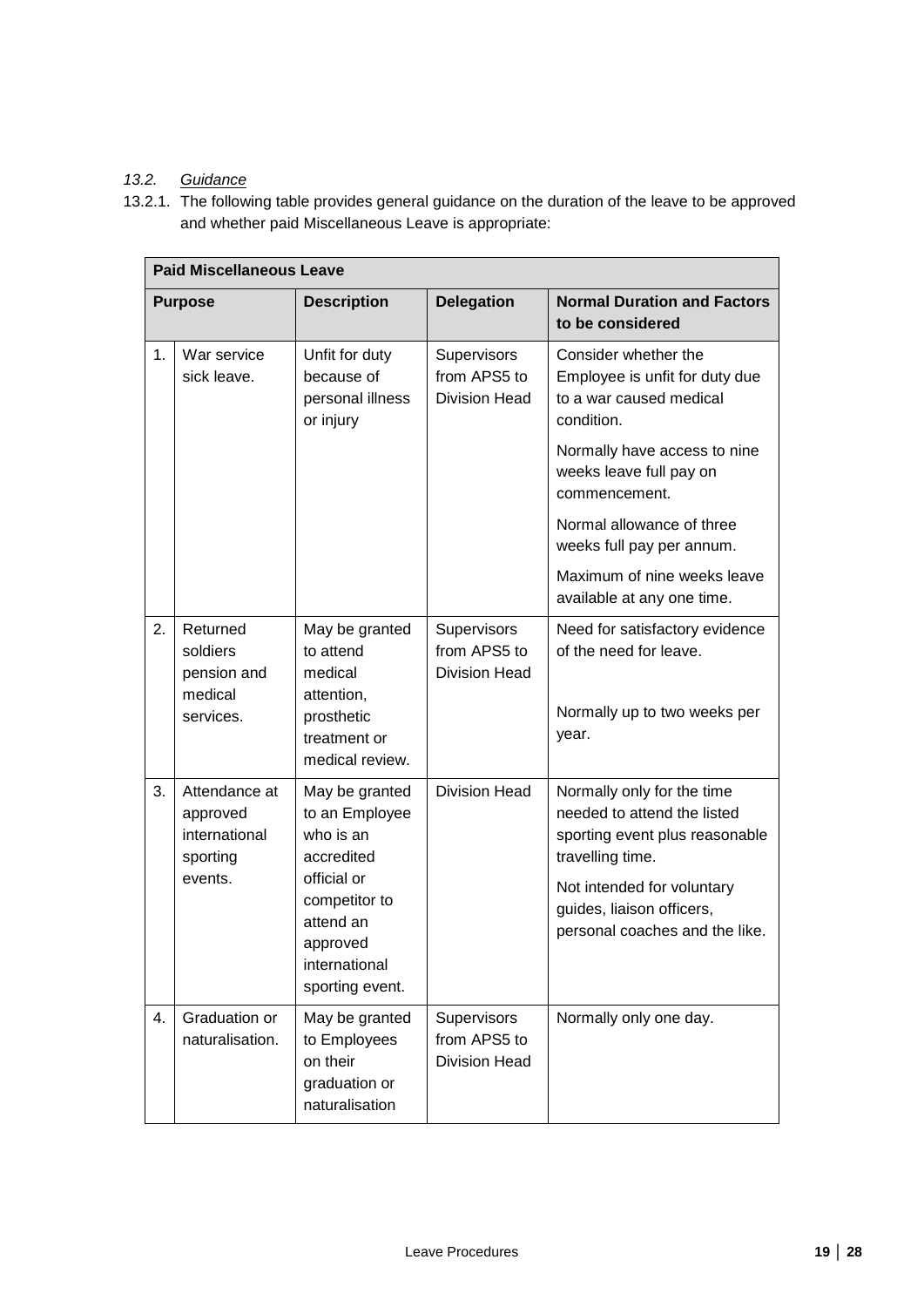| <b>Paid Miscellaneous Leave</b> |                                                                                                       |                                                                                                                                                |                                                     |                                                                                                                                                                                                                                                    |  |  |
|---------------------------------|-------------------------------------------------------------------------------------------------------|------------------------------------------------------------------------------------------------------------------------------------------------|-----------------------------------------------------|----------------------------------------------------------------------------------------------------------------------------------------------------------------------------------------------------------------------------------------------------|--|--|
| <b>Purpose</b>                  |                                                                                                       | <b>Description</b>                                                                                                                             | <b>Delegation</b>                                   | <b>Normal Duration and Factors</b><br>to be considered                                                                                                                                                                                             |  |  |
| 5.                              | Blood, plasma<br>or platelet<br>donation                                                              | May be granted<br>to Employees to<br>visit a Red<br>Cross Blood<br>Donor Centre as<br>a donor                                                  | <b>Supervisors</b><br>from APS5 to<br>Division Head | Employees may be granted up<br>to two hours paid leave to visit<br>a Red Cross Blood Donor<br>Centre as a donor once every<br>three months.<br>A leave application is not<br>required, however the absence<br>must be recorded on the<br>flexsheet |  |  |
| 6.                              | Cultural,<br>ceremonial<br>and NAIDOC<br>purposes (for<br>example - Eid<br>ul-Fitr muslim<br>holiday) | May be granted<br>to Employees to<br>celebrate or for<br>attendance at<br>culturally<br>specific<br>ceremonies,<br>holidays or<br>celebrations | Division Head                                       | Normally only one day.                                                                                                                                                                                                                             |  |  |

13.2.2. The following table provides general guidance on the duration of the leave to be approved and whether unpaid Miscellaneous Leave is appropriate:

| <b>Unpaid Miscellaneous Leave</b> |                                   |                                                         |                                             |                                                        |  |  |  |
|-----------------------------------|-----------------------------------|---------------------------------------------------------|---------------------------------------------|--------------------------------------------------------|--|--|--|
| <b>Purpose</b>                    |                                   | <b>Description</b>                                      | <b>Delegation</b>                           | <b>Normal Duration and Factors</b><br>to be considered |  |  |  |
| 1.                                | Any other<br>approved<br>purpose. | May be granted<br>at the discretion<br>of the Director- | Supervisors<br>from EL1 to<br>Division Head | Not specified                                          |  |  |  |
|                                   |                                   | General or<br>Delegate.                                 |                                             | Limits apply for the following<br>delegates listed:    |  |  |  |
|                                   |                                   |                                                         |                                             | Branch Heads (EL2) - three<br>months                   |  |  |  |
|                                   |                                   |                                                         |                                             | Section Sections (EL1) – one<br>week                   |  |  |  |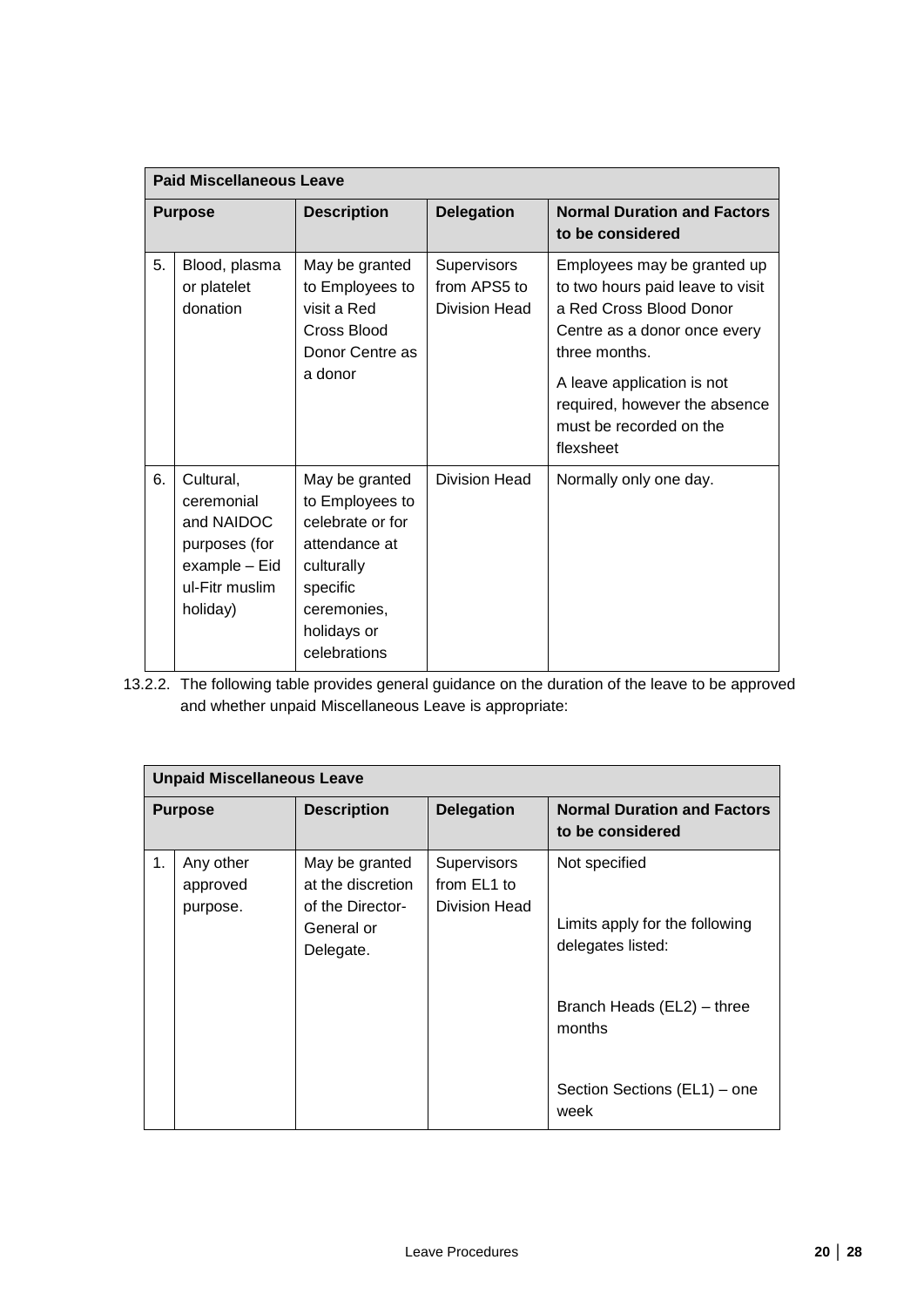# <span id="page-20-0"></span>**14. Community Service - Defence Reservist Leave**

- 14.1.1. The Delegate may grant an employee Defence Reserve Leave, with or without pay, to enable the employee to fulfil Reserve or full time Australian Defence Force (ADF) obligations. There is a minimum entitlement that APS Agencies must provide Defence Reservists. The Library supports the work of Defence Reservists and in doing so provides the following:
	- a. Four weeks (20 working days/28 calendar days) leave on full pay each year for Reservists undertaking Defence service;
	- b. Two weeks paid leave for Reservists to attend recruitment or initial employment training;
	- c. Additional leave for service, either on a paid, unpaid or top-up pay basis;
	- d. Reservists leave entitlements can accumulate and be taken over a two year period;
	- e. Leave (paid or unpaid) will count as service for all purposes the exception being when a period or periods of leave without pay in excess of six months will not count as service for annual leave purposes;
	- f. Provide Reservists with continued access to other components of their remuneration package during periods of Defence service (for example: superannuation (subject to the rules of the superannuation schemes), studies assistance, salary increases); and
	- g. Commitment to keep Reservists informed of developments in the workplace whilst the Reservists are undertaking training or are on deployment.

## <span id="page-20-1"></span>**15. Community Service - Voluntary Emergency Services Leave**

- 15.1.1. The Delegate may grant an employee Community Service Leave, with or without pay, to enable the employee to participate in emergency services duties. This includes leave for regular training, emergency services responses, reasonable recovery time and ceremonial duties.
- 15.1.2. Factors that the Delegate will consider when approving payment will include the Library's operational requirements, the reasons for the leave including the location of the emergency, whether other options are available, normal community obligations and whether the employee receives a gratuity (or similar payment) for engaging in the activity.

# <span id="page-20-2"></span>**16. Community Service – Jury Leave**

- 16.1.1. The Delegate may grant an employee Community Service Leave, with or without pay, to enable the employee to attend jury service.
- 16.1.2. Employees need to provide evidence of being called for jury service and proof of attendance.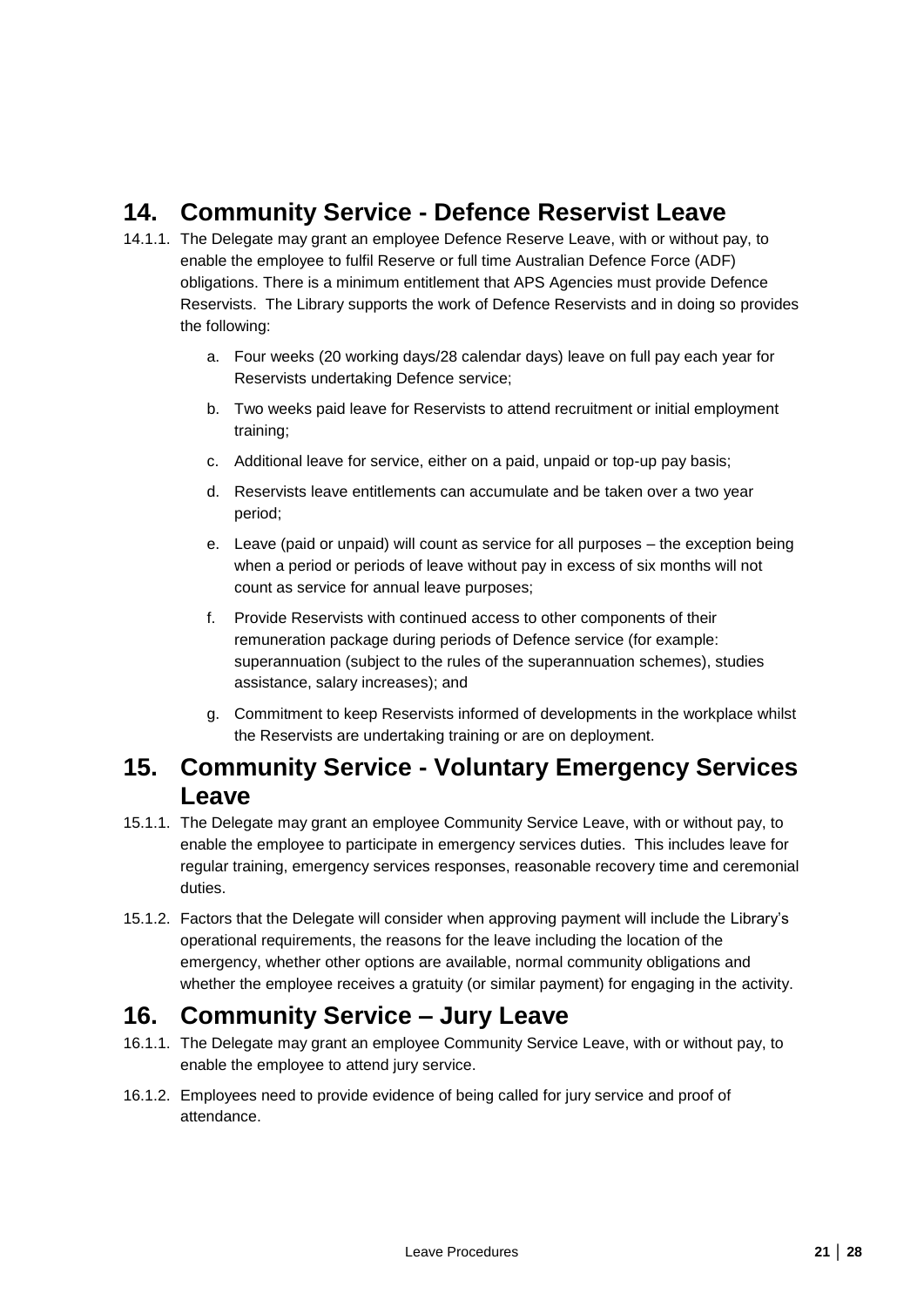16.1.3. If the employee receives payment from the appropriate authorised body for jury service they will be required to reassign this payment to the National Library. It is the Library's preference that employees decline the payment for jury service.

## <span id="page-21-0"></span>**17. Aboriginal and Torres Strait Islander Community and Cultural Leave**

- *17.1. Entitlement*
- <span id="page-21-2"></span>17.1.1. Aboriginal and Torres Strait Islander (ATSI) employees may apply for up to three days per annum paid leave in any calendar year for community and cultural reasons.
- 17.1.2. In addition, ATSI employees can apply for additional unpaid leave for community and cultural reasons, for example to meet with obligations under traditional and kinship relationships. Any additional leave beyond the period specified in section [17.1.1](#page-21-2) will not count for service for any purpose.

## <span id="page-21-1"></span>**18. Purchased Leave**

- *18.1. Purchase of additional paid leave*
- 18.1.1. Employees may apply to purchase additional leave on an annual basis with salary deductions for the nominated period averaged over the year rather than deducted at the time the leave is take.
- 18.1.2. In general the maximum amount that can be purchased is six weeks. Employees who apply for greater than six weeks are required to submit a business case to the Delegate indicating the benefits to themselves and the feasibility of their absence to the Library to support their application.
- 18.1.3. Subject to section [18.1.5,](#page-21-3) the amount of leave purchased and the timing of the leave taken will be subject to agreement between the employee and the Delegate. In extenuating circumstances the Delegate may agree to more than one such request in a year.
- 18.1.4. When considering an application for Purchased Leave, the Delegate will take into account the employees annual leave balance with regards to excess annual leave – refer section [4.5.1.](#page-7-2)
- <span id="page-21-3"></span>18.1.5. Purchased Leave will not be approved as an alternative to part time employment, where it would have the effect of providing an advantage for superannuation purposes and accrual of annual, Personal/Carer's and Long Service Leave.
- 18.1.6. In extenuating circumstances the Delegate may agree to a request from an employee to cancel the Purchased Leave arrangement and return deductions made for Purchased Leave not yet taken.
- 18.1.7. If an employee makes use of the Purchased Leave arrangements, the value of the additional leave will be deducted from his/her fortnightly salary in instalments over a maximum period of 26 pay periods or a lesser period as requested by the employee.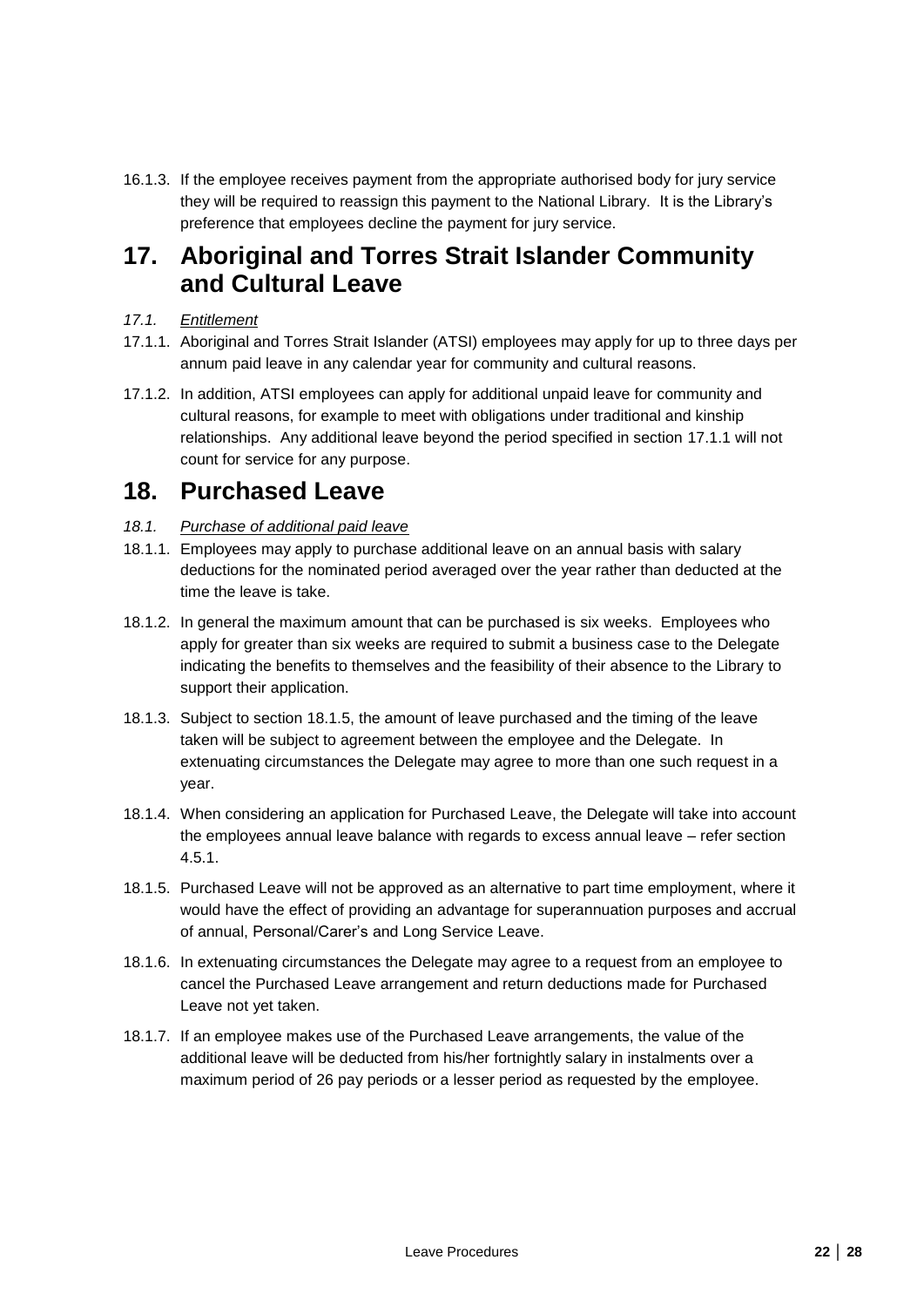- 18.1.8. If, after purchasing leave a Library employee accepts a temporary move to another agency their Purchased Leave will be acquitted. If they have utilised more Purchased Leave than what they have paid for, they will be required to repay the Library from their last pay/s prior to commencing their temporary move. If they have utilised less Purchased Leave than what they have paid for, the Library will refund them in the pay immediately after their temporary move commences. On their return to the Library the employee would need to re-apply to purchase additional leave.
- 18.1.9. If an employee has exhausted all of their paid leave (annual, long service and purchase leave) and has approval to take Miscellaneous Leave without pay, their Purchased Leave will be acquitted and they will be required to repay the Library from their last pay/s prior to commencing on unpaid leave.
- 18.1.10.Approved Purchased Leave must be taken by 31 December in the calendar year in which it is purchased and will count as service for all purposes.
- 18.1.11.Purchased Leave may be used for absences of less than one day.

## <span id="page-22-0"></span>**19. Study Leave**

- *19.1. Overview*
- 19.1.1. Details of Study Leave and Study Assistance are set out in the Library's Study Provisions for Staff Policy.
- 19.1.2. Study Leave Provisions include:
	- a. approval for attendance at lectures, tutorials, workshops, seminars, practical sessions, residential schools, course enrolment sessions, examinations or graduation ceremonies during work hours;
	- b. study time to work on assignments or prepare for examinations or to assist in the completion of coursework;
	- c. Financial assistance for the reimbursement of all or some of tuition fees; and
	- d. Workers' Compensation coverage for approved study activities during work time and at work locations other than the applicant's home.
- *19.2. Approval*
- 19.2.1. Employees wishing to access the Library's Study Leave Provisions must apply for both Approved Student Status and Study Leave, and if required, financial assistance.
- 19.2.2. Study leave cannot be accessed prior to being granted Approved Student Status by the Division Head.
- 19.2.3. Approved Student Status does not automatically entitle employees to study leave, or financial assistance.
- *19.3. Study leave: face to face students*
- 19.3.1. Approved Students studying face to face may apply for Study Leave for a scheme of study.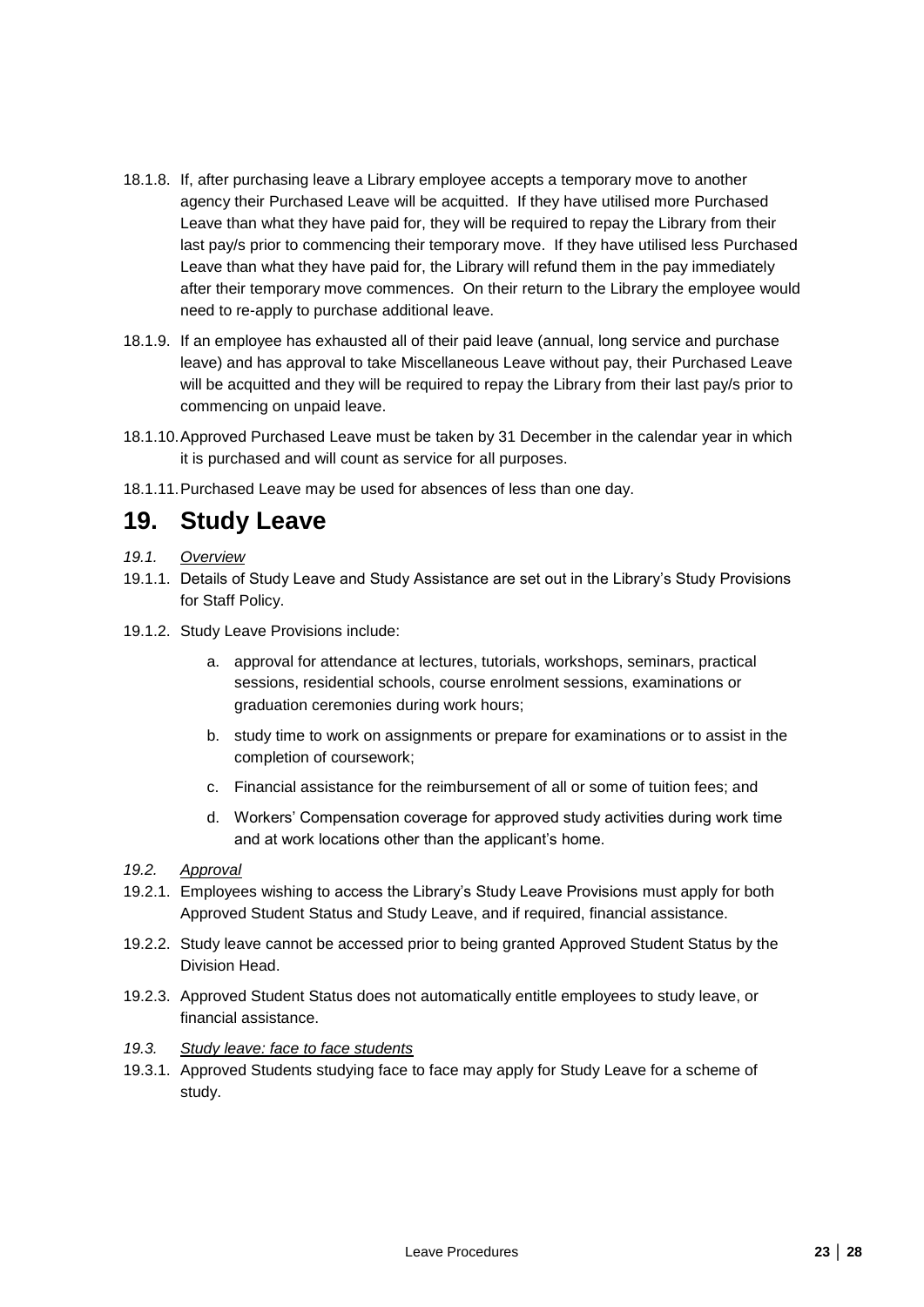- 19.3.2. The amount of leave which may be approved is flexible and provides for attendance and travel. This is in addition to any compulsory residential components that require employees to be present on campus.
- 19.3.3. An Approved Student is entitled to paid examination leave, and travel time to and from compulsory examinations which are part of an approved scheme of study.
- 19.3.4. Employees may request additional types of leave such as flex leave or annual leave to meet their study commitments.
- *19.4. Study leave: external / remote study*
- 19.4.1. Approved Students may apply to undertake a scheme of study through distance education.
- 19.4.2. Up to three hours per week (pro-rata for part time employees) may be approved to assist in the completion of coursework. This is in addition to any compulsory residential components that require employees to be present on campus.
- 19.4.3. An Approved Student is entitled to paid examination leave, and travel time to and from compulsory examinations which are part of an approved scheme of study.
- 19.4.4. An Approved Student undertaking external study activities may apply paid study leave to attend compulsory residentials or courses or any other type of activity which is essential for the successful completion of the scheme of study.
- 19.4.5. If residentials are held, the portion of the residential conducted during the employee's normal working hours may be approved as study leave.

# <span id="page-23-0"></span>**20. Compensation Leave**

### *20.1. Overview*

- 20.1.1. Employees who have a work-related injury or illness that have an accepted Workers Compensation claim under the Safety, Rehabilitation and Compensation Act 1988 may be eligible for incapacity benefits whilst unable to work as a result of the accepted workrelated injury or illness.
- 20.1.2. For periods of compensation leave up to a total of 45 weeks compensation leave is payable at a rate equal to 100% of the employees normal weekly earnings.
- 20.1.3. For periods of compensation leave longer than a total of 45 weeks, compensation leave is payable based on the percentage of normal weekly hours worked during the week.
- 20.1.4. All leave taken as compensation leave must be supported by an appropriate medical certificate from the employee's medical provider.
- 20.1.5. An employee who receives compensation under the Safety, Rehabilitation and Compensation Act 1988 for more than 45 weeks will accrue annual and Personal/Carer's leave on a pro-rata basis based on the hours worked.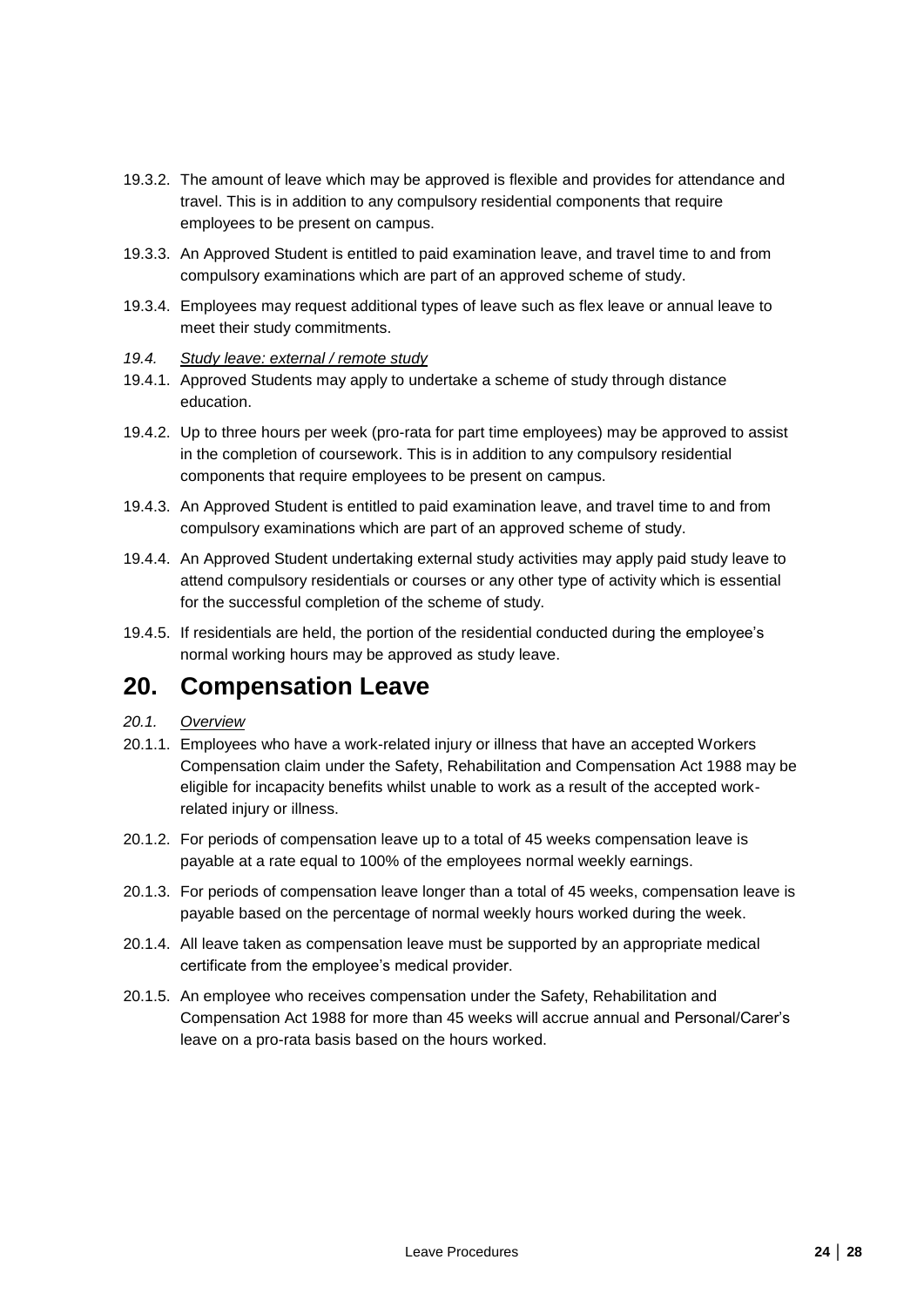# <span id="page-24-0"></span>**21. Procedures**

### *21.1. Leave Applications*

- 21.1.1. Where possible, applications for leave should be made on-line through the Library's Employee Self Service system (ESS), and employees are responsible for ensuring that they have sufficient accrued leave prior to submitting an application for consideration by the Delegate.
- 21.1.2. Approval must be obtained for all planned leave prior to the employee accessing leave, and leave applications should be submitted with reasonable notice.
- 21.1.3. Delegates are expected to respond to leave requests promptly. Where a leave application is not approved, the delegate will provide clear reasons to the employee and will discuss alternative options if applicable.
- 21.1.4. Where an employee wishes to extend a period of approved leave or where the circumstances of the leave change, the employee should consult their supervisor prior to lodging an application. In the case of lengthy periods of leave, and in particular unpaid leave, the employee and supervisor should also advise the HR Branch to avoid a risk of overpayment.
- 21.1.5. Applications to apply for additional leave should be in writing and submitted to the delegate through the employee's supervisor.
- *21.2. Notification of unscheduled leave*
- 21.2.1. Where an employee is required to take unscheduled leave such as Personal/Carer's the employee must notify their supervisor of the need for leave as soon as possible and in any case (unless impractical), before 10:00 am on the day of absence unless otherwise agreed in advance. It is expected that the employee will speak to their supervisor in person rather than use SMS or email as the means of notification.
- 21.2.2. Employees should notify their supervisor as soon as possible when required to take any other form of unscheduled leave.
- *21.3. Combining types of leave*
- 21.3.1. Employees may choose to apply for combinations of leave for example, annual leave followed by Long Service Leave, followed by leave without pay. Conditions apply to the sequence of leave when Long Service Leave is involved.
- 21.3.2. Generally, it is not acceptable to interrupt a period of leave without pay or leave at half pay with leave at full pay, if the effect is to obtain advantage of public holidays that fall within the period of leave without pay or half pay.
- 21.3.3. An employee may not use other forms of leave to break a period of Long Service Leave (LSL) in order to obtain a benefit to which the employee would not otherwise be entitled. For example, a period of LSL cannot be broken by a period of annual leave to take advantage of public holidays.
- 21.3.4. A period of LSL cannot be broken over a weekend or a public holiday to gain advantage of the public holiday and/or to increase LSL entitlement.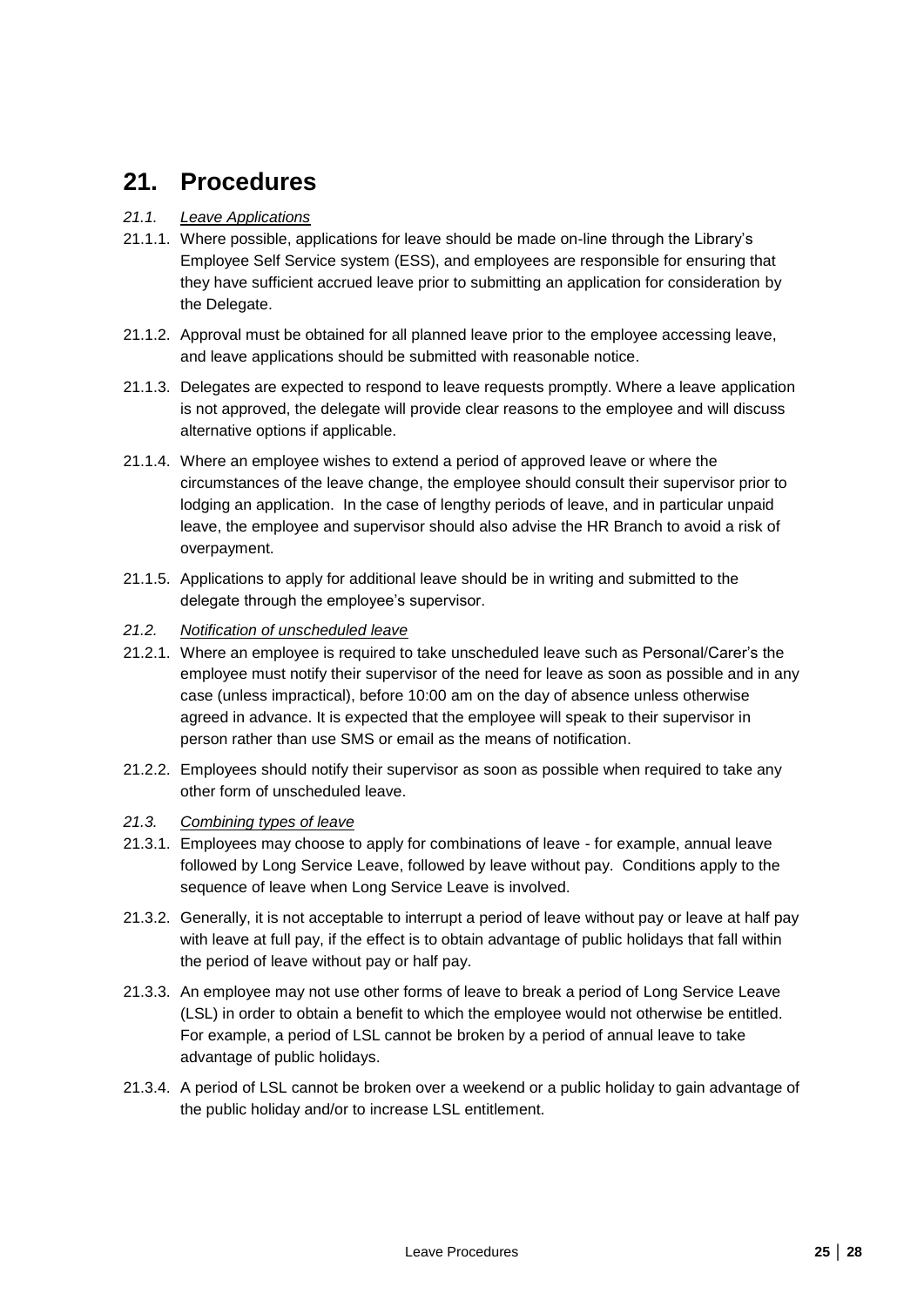- 21.3.5. When planning combinations of leave over a long period, employees and their supervisors should consult HR Branch for guidance on the acceptable way to arrange the sequence of leave.
- *21.4. Evidence*
- 21.4.1. The Delegate may require satisfactory evidence for a period of
	- a. Personal/Carer's leave;
	- b. Compassionate Leave;
	- c. Parental leave;
	- d. Miscellaneous Leave;
	- e. Community Service leave;
	- f. Study leave; and
	- g. Compensation leave.
- 21.4.2. Employees will be given advance notice of the requirement for evidence for Personal/Carer's leave.
- *21.5. Recording absences*
- 21.5.1. Employees participating in flextime are encouraged to use those provisions rather than other forms of leave for absences of less than one day.
- 21.5.2. Leave absences should be recorded on Timekeeper or whatever method as agreed by the Library.
- 21.5.3. An employee cannot accrue flex on days when leave is taken for a part or full day.
- *21.6. Review of the delegate's decision*
- 21.6.1. Where leave is not approved, an employee may seek a review of decision under the Library's Review of Actions provisions.

# <span id="page-25-0"></span>**22. Keeping in Touch**

- 22.1.1. The Library encourages employees on extended leave to maintain contact with the Library and in particular their immediate work area. Some ideas to assist in facilitating this include:
	- a. Prior to commencing leave, the employee and their manager to discuss options for keeping in contact with the workplace and employee. This would include an agreement on when and how regularly contact would be made and initiated by whom.
	- b. Provide personal contact details including phone numbers and email addresses and agree on who will have access to these
	- c. Assigning to a colleague the responsibility of providing regular updates and important information via email to the absent employee
	- d. Inviting the absent employee to social events, including farewell morning teas and special lunches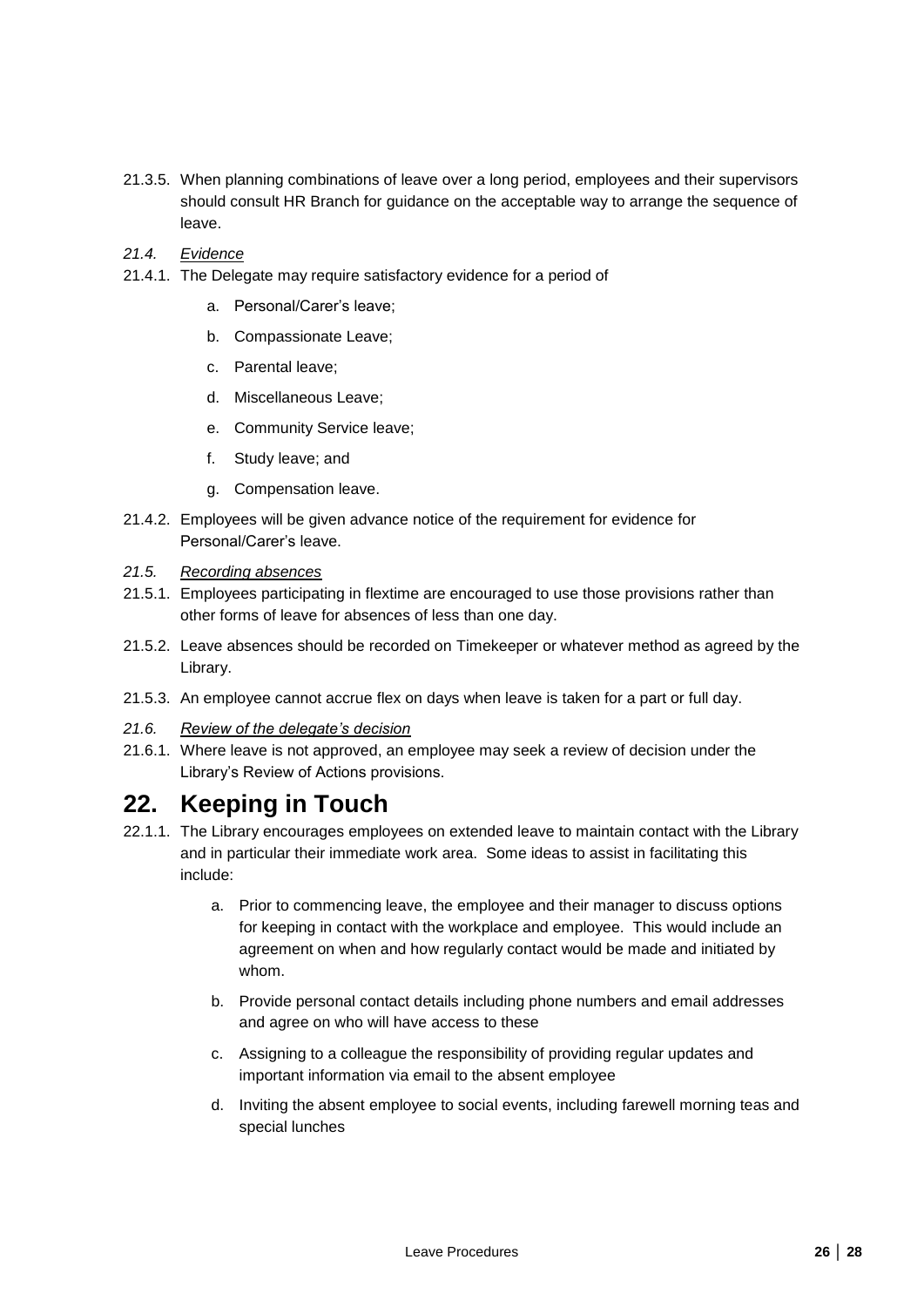22.1.2. In circumstances where an employee is absent on extended personal/carer's leave and has not provided their personal contact details to their immediate work area will be contacted by HR Branch.

## <span id="page-26-0"></span>**23. Implementation process**

*How will we implement this policy?* The Leave Procedures will be implemented with the assistance of DSUs and be accessible on MyNLA. Consultation with the staff Consultative Committee will occur.

> Existing staff will be made aware of the changes to the Procedure through the corporate email folder and new staff will be made aware of the Procedure during the online Induction process.

# <span id="page-26-1"></span>**24. Revision**

This policy will be reviewed following the implementation of the next Enterprise Agreement, which is expected to be in July 2020.

# <span id="page-26-2"></span>**25. References and related documents**

| What are the<br>key references | The following documents and/or legislation were considered when developing<br>this policy |  |  |  |
|--------------------------------|-------------------------------------------------------------------------------------------|--|--|--|
| for this policy?               | Leave Policy                                                                              |  |  |  |
|                                | Flexible Working Hours Policy                                                             |  |  |  |
|                                | Review of Actions Policy                                                                  |  |  |  |
|                                | National Library of Australia Enterprise Agreement 2017 - 2020                            |  |  |  |
|                                | Fair Work Act 2009                                                                        |  |  |  |
|                                | <b>National Employment Standards</b>                                                      |  |  |  |
|                                | Long Service Leave (Commonwealth Employees) Act 1976                                      |  |  |  |
|                                | Maternity Leave (Commonwealth Employees) Act 1973                                         |  |  |  |
|                                | <b>Work Health and Safety Act 2011</b>                                                    |  |  |  |
|                                | Privacy Act 1988                                                                          |  |  |  |
|                                | Public Employment (Consequential and Transitional) Amendment Act 1999                     |  |  |  |
|                                | <b>Public Service Act 1999</b>                                                            |  |  |  |
|                                | Safety, Rehabilitation and Compensation Act 1988                                          |  |  |  |